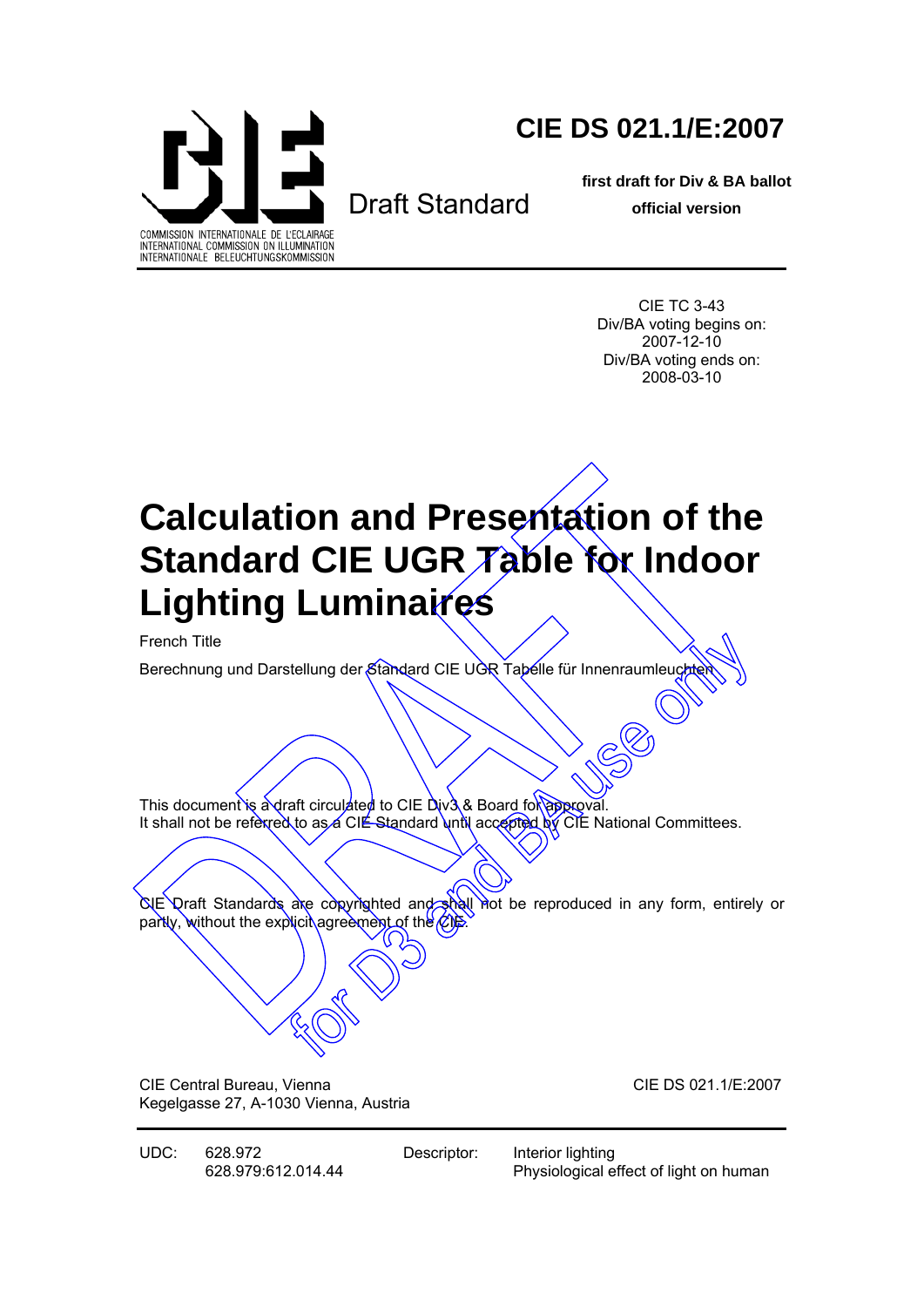#### **Copyright notice**

This document is a CIE Draft Standard and is copyright-protected by CIE. Except as permitted under the applicable laws of the user's country, neither this CIE Draft nor any extract from it may be reproduced, stored in a retrieval system or transmitted in any form or by any means, electronic, photocopying, recording or otherwise, without prior written permission being secured.

Requests for permission to reproduce should be addressed to CIE CB:

CIE Central Bureau Kegelgasse 27 A-1030 Vienna Austria Tel.: +43 1 714 3187 0 Fax: +43 1 714 3187 18 e-mail: ciecb@cie.co.at Web: www.cie.co.at

Reproduction may be subject to royalty payments or a licensing agreement.

Violators may be prosecuted.

© CIE, 2007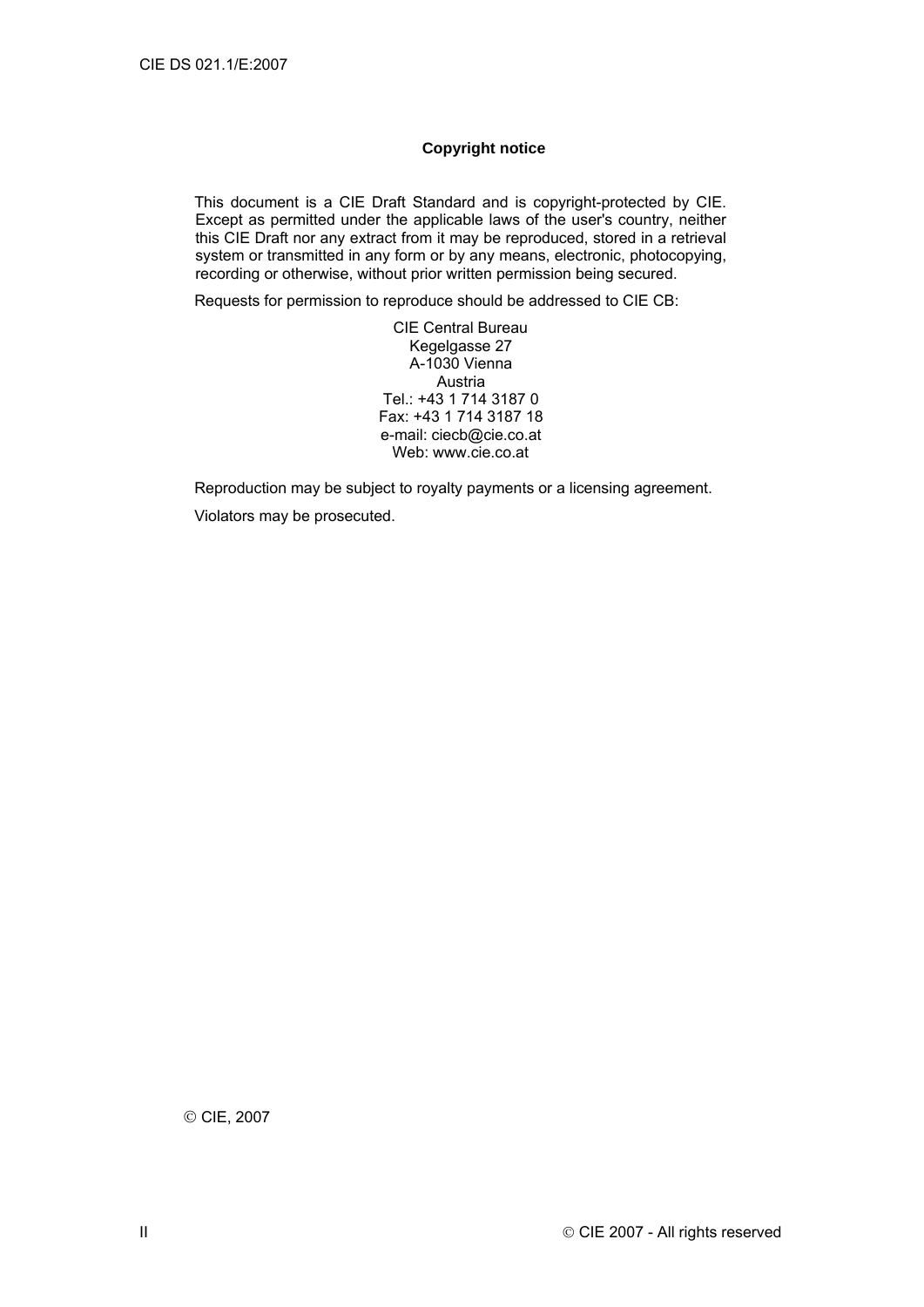#### **FOREWORD**

Standards produced by the Commission Internationale de l'Eclairage (CIE) are a concise documentation of data defining aspects of light and lighting, for which international harmony requires such unique definition. CIE Standards are therefore a primary source of internationally accepted and agreed data, which can be taken, essentially unaltered, into universal standard systems.

This Standard has been prepared by the Technical Committee TC 3-43\* of CIE Division 3 "Interior Environment and Lighting Design". This Standard was approved by the National Committees of the CIE.

#### **TABLE OF CONTENTS**

| 2.                      |  |
|-------------------------|--|
| 3.                      |  |
| 4.                      |  |
| 5.<br>5.1<br>5.2<br>5.3 |  |
| 6.<br>6.1<br>6.2<br>6.3 |  |
|                         |  |

© CIE 2007

l

<sup>\*</sup> The chairperson of this TC was L. Bedocs (UK), secretary was P. Thorns (UK), members were: P. Dehoff (AT), B. Duval (FR), T. Goven (SE), K. Poulton (AU) and P. Raynham (UK).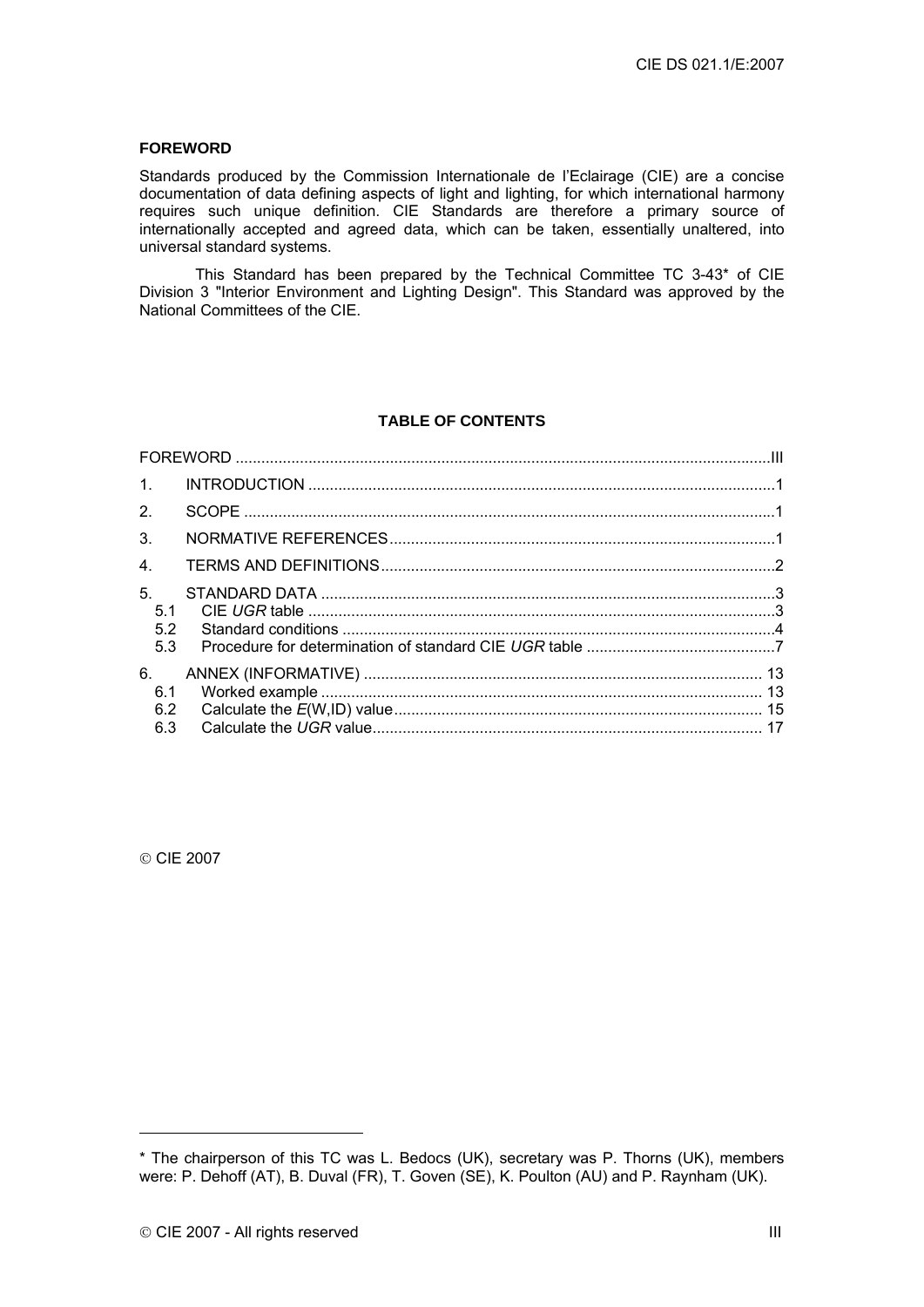CIE DS 021.1/E:2007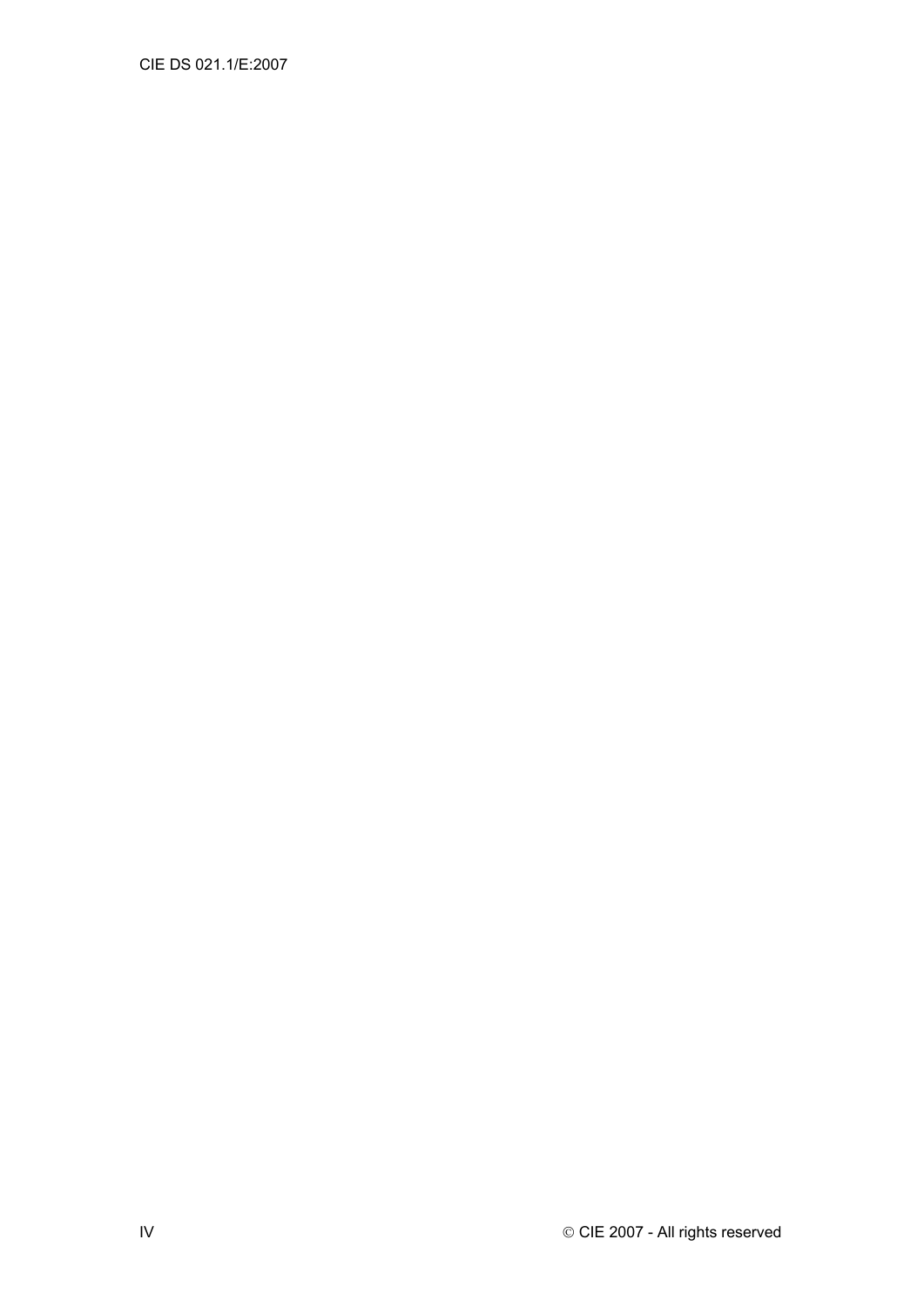#### **CALCULATION AND PRESENTATION OF THE STANDARD CIE** *UGR* **TABLE FOR INDOOR LIGHTING LUMINAIRES**

#### **1. INTRODUCTION**

The discomfort glare rating of the lighting installation is determined by the CIE Unified Glare Rating (*UGR*) tabular method based on the basic equation:

$$
UGR = 8\log\left[\frac{0.25}{L_{\text{b}}} \sum \frac{L^2 \omega}{\rho^2}\right]
$$
 (1)

where

 $L<sub>b</sub>$  is the background luminance (cd/m<sup>2</sup>);

*L* is the luminance of the luminous parts of each luminaire in the direction of the observer's eye (cd/m²);

 $\omega$  is the solid angle of the luminous parts of each luminaire at the observer's eye (steradian);

*p* is the Guth position index for each individual luminaire which relates to its displacement from the line of sight.

The full details of the *UGR* method are given in CIE 117-1995.

In the ISO 8995-1:2002(E)/CIE S 008/E:2001 standard the recommended limiting *UGR* values, in Clause 5, are based on the standard observer's position which have been validated by the *UGR* tabular method at a 1:1 spacing to height ratio. As a consequence the verification of unified glare rating should follow the same rules. The verification Clause 6.2 states that, "*Authenticated UGR data produced by the tabular method at 1:1 spacing to height ratio in accordance with Publication CIE 117-1995 shall be provided for the luminaire/scheme by the manufacturer of the luminaire*."

#### **2. SCOPE**

This document specifies the necessary information required for the production of the standard CIE *UGR* table for a luminaire at spacing to height ratio of 1:1. The procedure makes use of the CIE basic equation and defines the standard conditions for the calculation and presentation of the standard CIE *UGR* table. The process is set out to assist luminaire manufacturers and lighting software providers to prepare and publish the standard CIE *UGR* table for indoor lighting luminaires.

#### **3. NORMATIVE REFERENCES**

The following referenced documents are indispensable for the application of this document. For dated references, only the edition cited applies. For undated references, the latest edition of the referenced document (including any amendments) applies.

CIE 40-1978. *Calculations for interior lighting: Basic method*.

CIE 117-1995. *Discomfort glare in indoor lighting*.

ISO 8995-1:2002(E)/CIE S 008/E:2001: Joint ISO/CIE Standard: *Lighting of Work Places - Part 1: Indoor* [incl. Technical Corrigendum ISO 8995:2002/Cor. 1:2005(E)].

EN 13032-2:2004. *Light and lighting. Measurement and presentation of photometric data of lamps and luminaires. Presentation of data for indoor and outdoor work places*.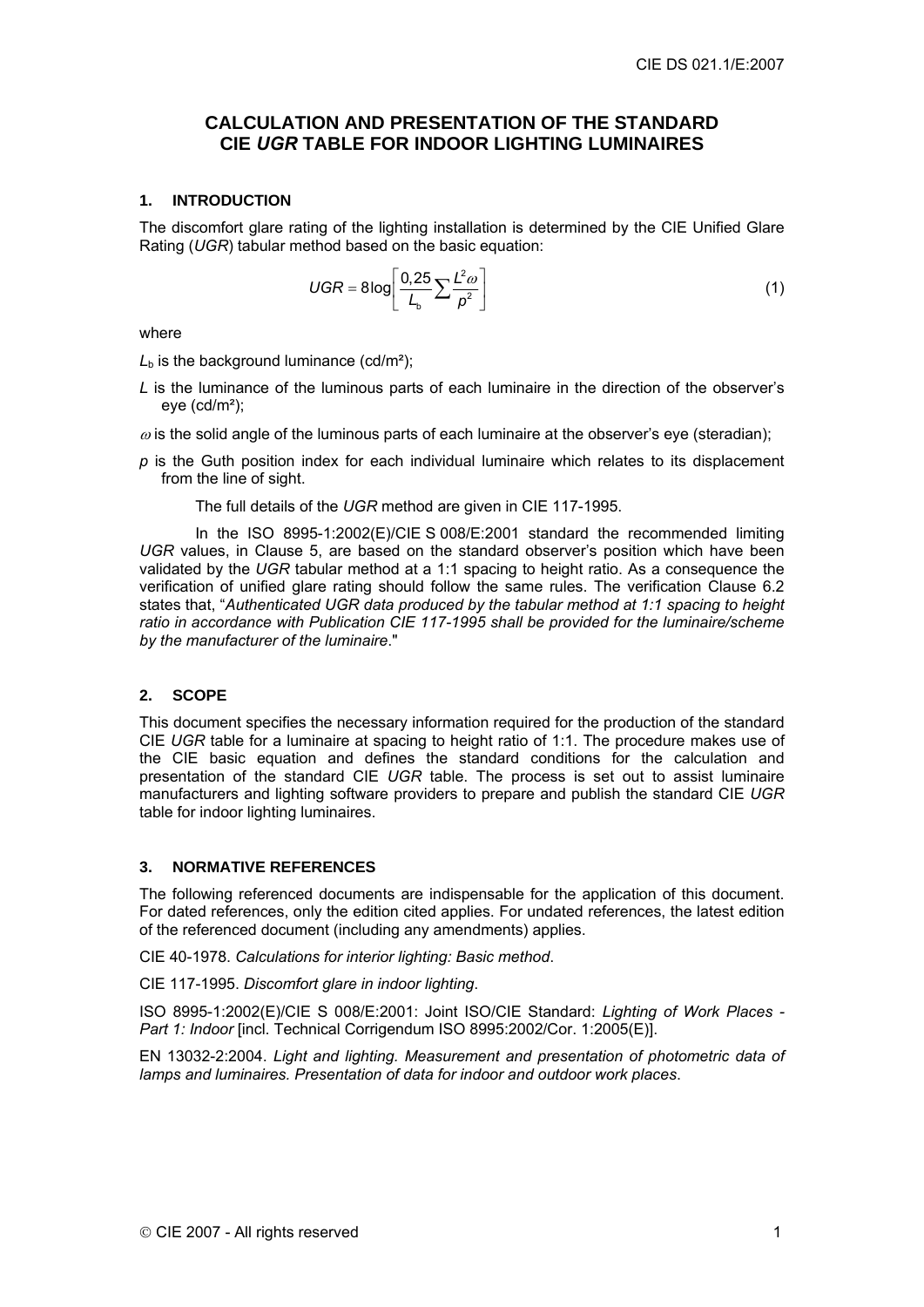#### **4. TERMS AND DEFINITIONS**

#### **4.1 uncorrected** *UGR* **table**

set of *UGR* values of the luminaire in the defined rooms based on 1000 total lumens in the luminaire

#### **4.2 CIE zonal flux (***FCL***)**

calculated, accumulated luminous fluxes of the luminaire in the lower hemisphere for the four zones from 0° to 41,4° (*FCL*1), to 60° (*FCL*2), to 75,5° (*FCL*3), to 90° (*FCL*4) from the normalised intensity

#### **4.3 geometric multiplier (***GML***)**

multiplying factors to calculate the proportion of the zonal flux directly reaching the reference plane

#### **4.4 distribution factor (***DF***)**

factor indicating the proportion of the total emitted flux reaching the reference surface where *DF*(F) = *DFL*/1000 for horizontal reference plane (observer plane), *DF*(W) = *DLOR* - *DF*(F) for walls and *DF*(C) = *ULOR* for ceiling

#### **4.5 scale factor (***SF***)**

factor used to correct the arbitrary luminous intensity values into normalised values of cd/1000 lm

#### **4.6 disymmetric distribution**

luminous intensity distribution of the luminaire symmetric in two *C* planes

#### **4.7 spacing to height ratio (***SHR***)**

ratio of the distance between the light centers of adjacent luminaires to the mounting height above the reference plane

#### **4.8 utilization factor (***UF***)**

ratio of the luminous flux received by the reference surface to the sum of the rated individual fluxes of the lamps of the installation

#### **4.9 transfer factor (***TF***)**

ratio of the total luminous flux falling on a surface to the direct flux on the other surface which caused it

*TF*(F,W) is Transfer Factor working plane (F) to wall (W), *TF*(C,W) is Transfer Factor ceiling (C) to wall (W) and *TF*(W,W) is Transfer Factor wall (W) to wall (W)

#### **4.10 light output ratio (of a luminaire) (***LOR***)**

ratio of the total flux of the luminaire, measured under specified practical conditions with its own lamps and equipment, to the sum of the individual luminous fluxes of the same lamps when operated outside the luminaire with the same equipment, under specified conditions

#### **4.11 downward light output ratio (of a luminaire) (***DLOR***)**

ratio of the downward flux of the luminaire, measured under specified practical conditions with its own lamps and equipment, to the sum of the individual luminous fluxes of the same lamps when operated outside the luminaire with the same equipment, under specified conditions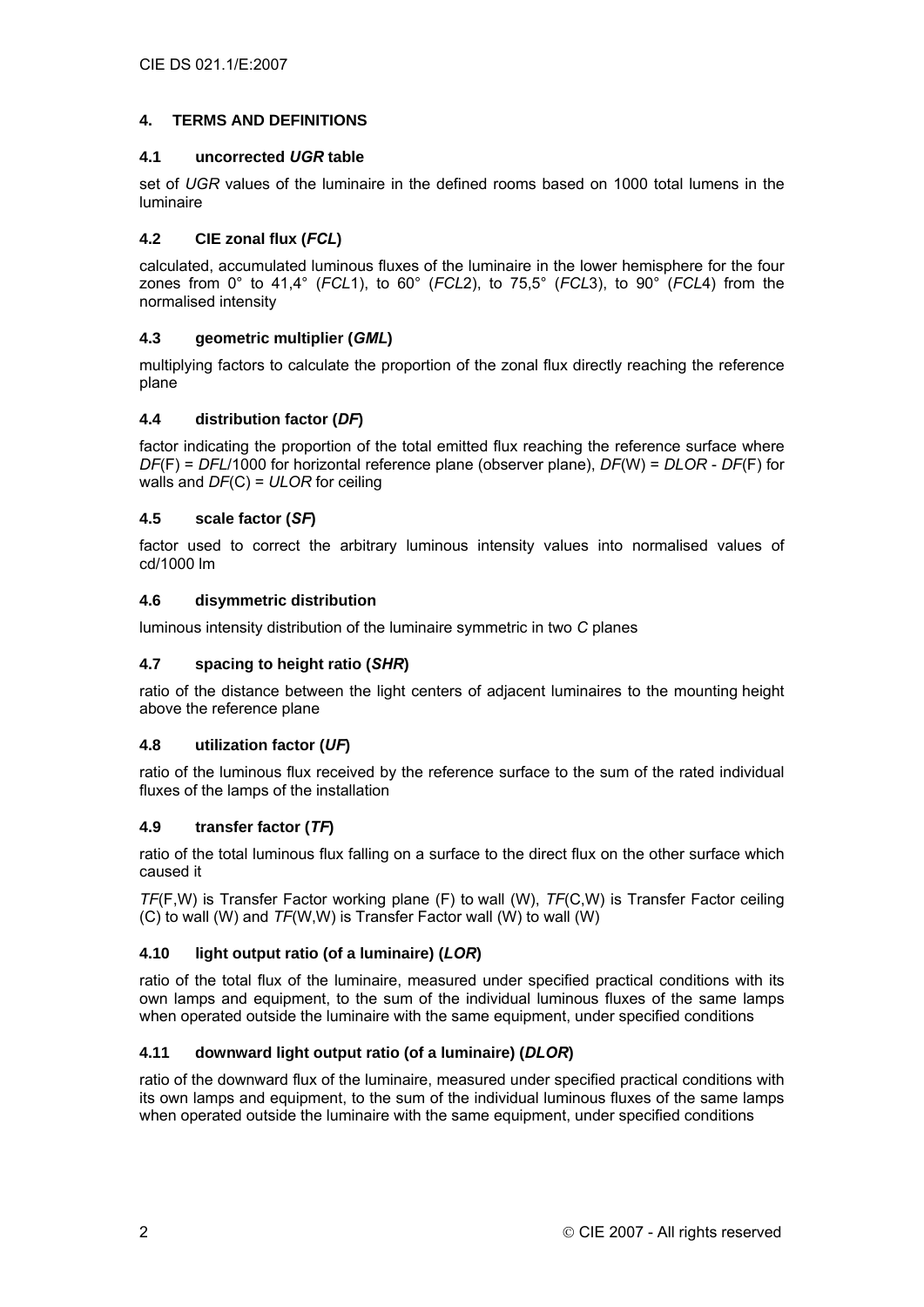#### **4.12 upward light output ratio (of a luminaire) (***ULOR***)**

proportion of the total flux of the lamp(s) of a luminaire that is emitted by the luminaire above the horizontal when the luminaire is mounted in its normal, designed position

#### **4.13 direct flux to observer plane** *DFL*

proportion of the total emitted flux arrives directly onto the horizontal reference plane (observer plane)

#### **4.14 downward flux** *L*

cumulative flux of the source for the solid angle  $2\pi$  steradians, below the horizontal plane passing through the source

#### **4.15 total flux** *M*

cumulative flux of the source for the solid angle  $4\pi$  steradians

#### **5. STANDARD DATA**

#### **5.1 CIE** *UGR* **table**

To ensure consistency and give help for checking the data, this standard provides the table of factors and angles that should be used in the preparation of the standard CIE *UGR* table. The *UGR* values in the standard CIE *UGR* table are normalised to 1000 lm total bare lamp flux in the luminaire and therefore the table should be labelled as **"Uncorrected** *UGR* **table".** Table 1 shows the standard uncorrected *UGR* table for a disymmetric distribution luminaire. The pair of tables is produced for crosswise and endwise viewing. For symmetric distribution half of the table is sufficient but for asymmetric distribution additional tables will be required. The data are provided for 19 standard room shapes with 5 different combinations of room surface reflectance.

For application of the "Uncorrected *UGR* table" the values must be corrected to the actual lamp flux in the luminaire by using conversion terms defined by

$$
UGR(\varPhi) = UGR(\varPhi_{\circ}) + 8\log(\frac{\varPhi}{\varPhi_{\circ}})
$$
\n(2)

where

 $UGR(\Phi_0)$  is the *UGR* value from the uncorrected *UGR* table;

 $\Phi$  is the actual total lamp flux;

 $\phi_0$  is 1000 lm.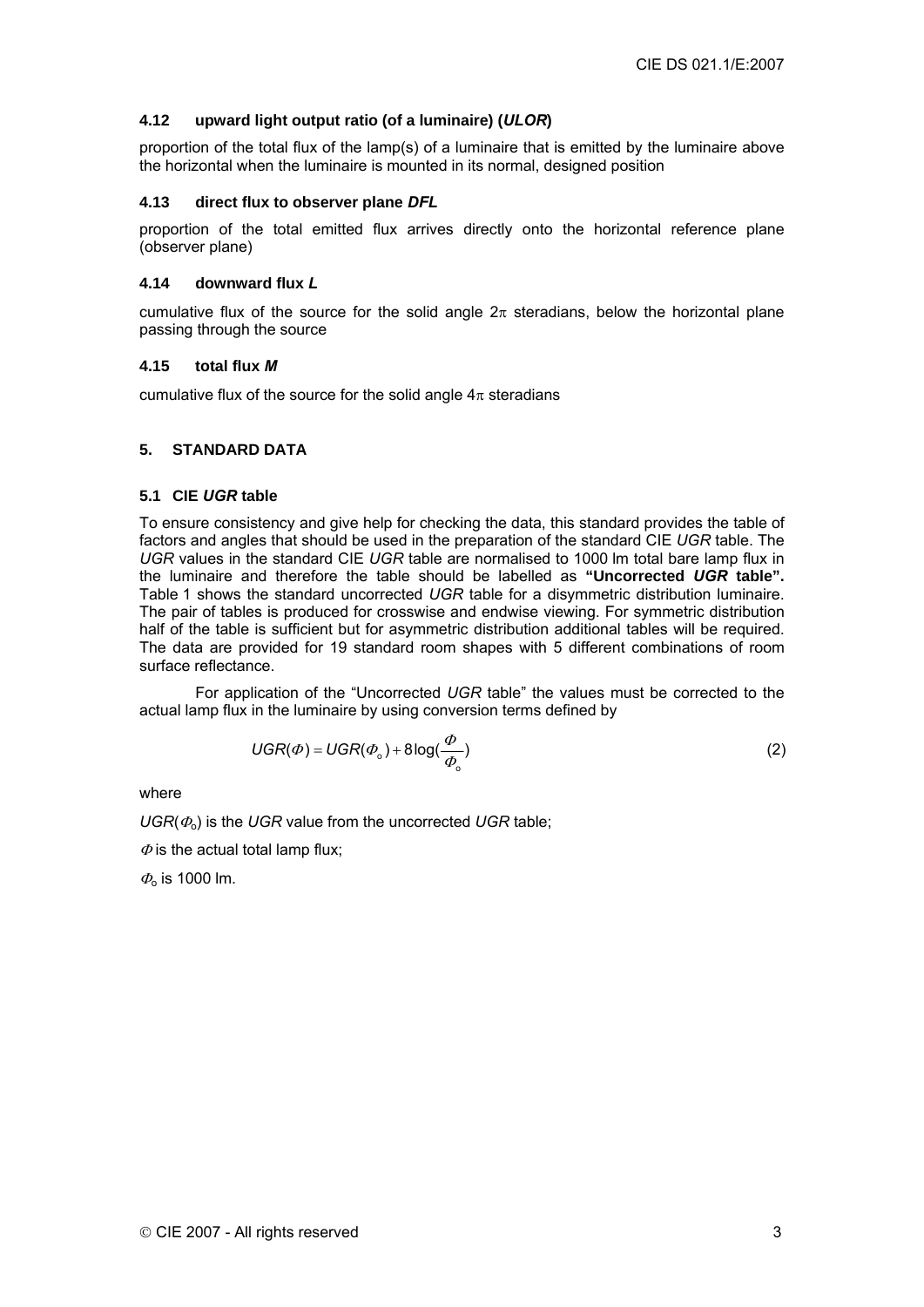|                 |                |      |       |                  |       |       |      |       |                |      | Spacing 1:1 |
|-----------------|----------------|------|-------|------------------|-------|-------|------|-------|----------------|------|-------------|
| Reflectances:   |                |      |       |                  |       |       |      |       |                |      |             |
|                 | Ceiling/cavity | 0,70 | 0,70  | 0, 50            | 0, 50 | 0, 30 | 0,70 | 0,70  | 0, 50          | 0.50 | 0,30        |
|                 | Wall           | 0,50 | 0, 30 | 0, 50            | 0, 30 | 0, 30 | 0,50 | 0, 30 | 0, 50          | 0,30 | 0,30        |
|                 | Working plane  | 0,20 | 0, 20 | 0,20             | 0, 20 | 0,20  | 0,20 | 0,20  | 0,20           | 0,20 | 0,20        |
| Room dimensions |                |      |       | Viewed crosswise |       |       |      |       | Viewed endwise |      |             |
| $X=2H$          | $Y=2H$         | 8,9  | 10,5  | 9,3              | 10,8  | 11,1  | 10,6 | 12,2  | 11,0           | 12,5 | 12,9        |
|                 | 3H             | 10,4 | 11,9  | 10,8             | 12,2  | 12,6  | 12,4 | 13,8  | 12,8           | 14,2 | 14,5        |
|                 | 4H             | 10,9 | 12,3  | 11,3             | 12,6  | 13,0  | 13,1 | 14,4  | 13,5           | 14,8 | 15,2        |
|                 | 6H             | 11,5 | 12,7  | 11,9             | 13,1  | 13,5  | 13,6 | 14,8  | 14,0           | 15,2 | 15,6        |
|                 | 8H             | 11,7 | 12,9  | 12,1             | 13,3  | 13,7  | 13,7 | 14,9  | 14,2           | 15,3 | 15,7        |
|                 | 12H            | 12,0 | 13,2  | 12,4             | 13,5  | 14,0  | 13,8 | 14,9  | 14,2           | 15,3 | 15,7        |
|                 |                |      |       |                  |       |       |      |       |                |      |             |
| 4H              | 2H             | 9,6  | 11,0  | 10,0             | 11,3  | 11,7  | 11,0 | 12,4  | 11,4           | 12,7 | 13,1        |
|                 | 3H             | 11,3 | 12,5  | 11,7             | 12,9  | 13,3  | 13,0 | 14,1  | 13,4           | 14,5 | 14,9        |
|                 | 4H             | 12,0 | 13,0  | 12,4             | 13,4  | 13,9  | 13,9 | 14,9  | 14,3           | 15,3 | 15,7        |
|                 | 6H             | 12,6 | 13,5  | 13,1             | 14,0  | 14,4  | 14,5 | 15,4  | 15,0           | 15,8 | 16,3        |
|                 | 8H             | 13,0 | 13,8  | 13,5             | 14,2  | 14,7  | 14,7 | 15,5  | 15,2           | 16,0 | 16,4        |
|                 | 12H            | 13,4 | 14,1  | 13,8             | 14,6  | 15,0  | 14,8 | 15,6  | 15,3           | 16,0 | 16,5        |
|                 |                |      |       |                  |       |       |      |       |                |      |             |
| 8H              | 4H             | 12,4 | 13,2  | 12,8             | 13,6  | 14,1  | 14,0 | 14,9  | 14,5           | 15,3 | 15,8        |
|                 | 6H             | 13,2 | 13,8  | 13,6             | 14,3  | 14,8  | 14,8 | 15,4  | 15,2           | 15,9 | 16,4        |
|                 | 8H             | 13,6 | 14,2  | 14,1             | 14,7  | 15,2  | 15,0 | 15,6  | 15,5           | 16,1 | 16,6        |
|                 | 12H            | 14,1 | 14,6  | 14,6             | 15,1  | 15,7  | 15,2 | 15,7  | 15,7           | 16,2 | 16,8        |
|                 |                |      |       |                  |       |       |      |       |                |      |             |
| 12H             | 4H             | 12,4 | 13,2  | 12,9             | 13,6  | 14,1  | 14,0 | 14,8  | 14,5           | 15,2 | 15,7        |
|                 | 6H             | 13,2 | 13,8  | 13,7             | 14,3  | 14,8  | 14,8 | 15,4  | 15,3           | 15,9 | 16,4        |
|                 | 8H             | 13,8 | 14,3  | 14,3             | 14,8  | 15,3  | 15,1 | 15,6  | 15,6           | 16,1 | 16,7        |

**Table 1**. Example of presentation of an uncorrected UGR table for a dissymmetric distribution luminaire.

#### **5.2 Standard conditions**

The standard conditions are defined as follows:

- The position of the complete array of luminaires is shown in Figure 1.
- The observer is located at the mid-point marked O of a wall and has a horizontal line of sight towards the centre of the opposite wall.
- The height of the luminaires centre above the observer eye level is  $H = 2$  m.
- The spacing of the luminaires is 2 m in both  $T$  and  $R$  directions where  $T$  is the horizontal distance between vertical planes through the luminaire centre and through the observer's eye position, both parallel to the direction of view, and *R* is the horizontal distance, parallel to the viewing direction, from observer's eye position to the vertical plane, perpendicular to the viewing direction, through the luminaire centre. See Figures 1 and 3.
- The spacing to height ratio (*SHR*) is 1:1.
- The height of the wall is 2 m.
- The eye level and horizontal reference planes are 1,2 m above floor.
- The room dimensions *X* and *Y* are expressed in terms of *H* the mounting height and where the *X* dimension is perpendicular to the line of sight and *Y* dimension is parallel to the line of sight.
- The luminous intensity distribution of the luminaire is provided in normalised form of cd/1000 lm.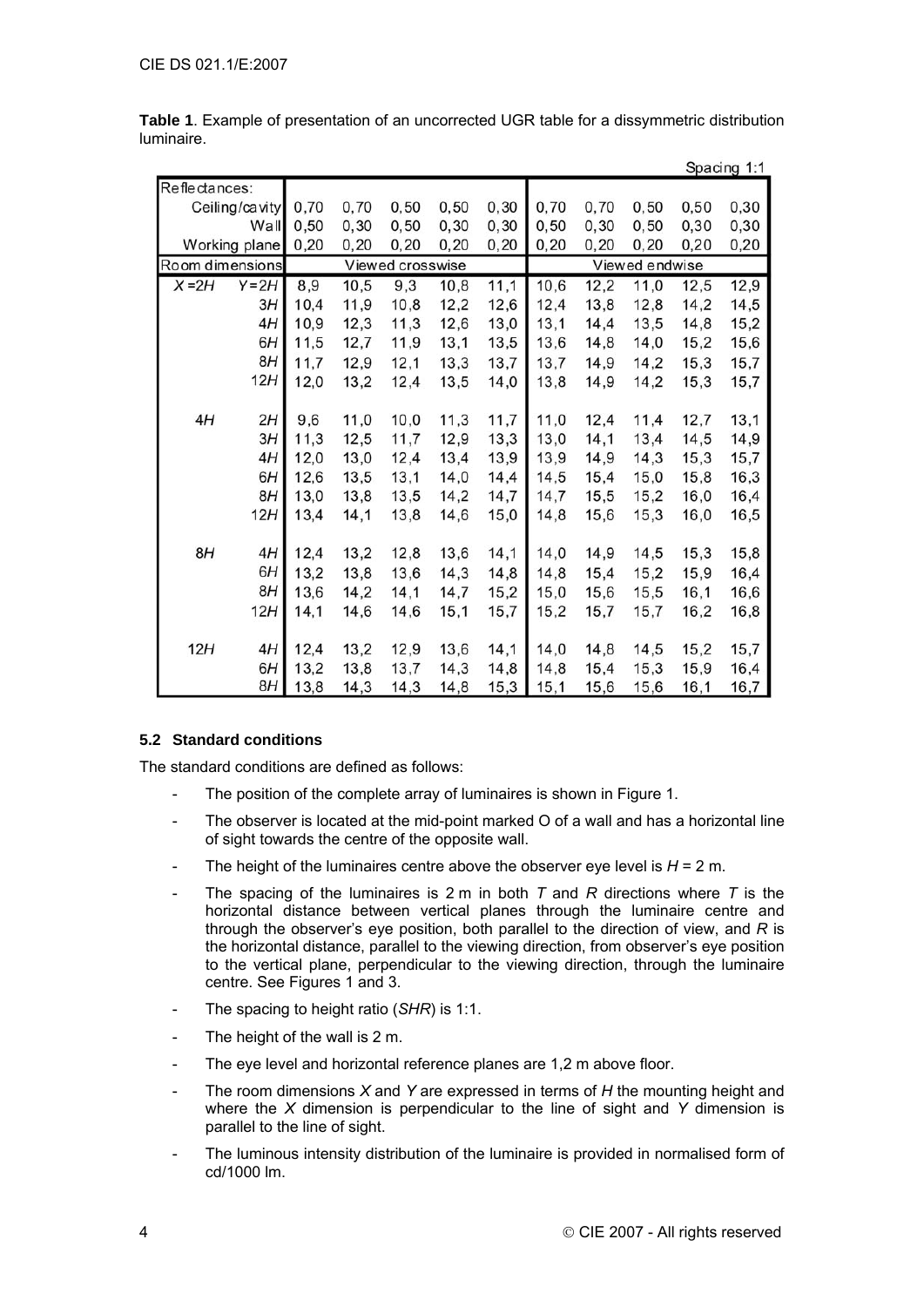

**Fig. 1.** Positions of the standard array of luminaires.



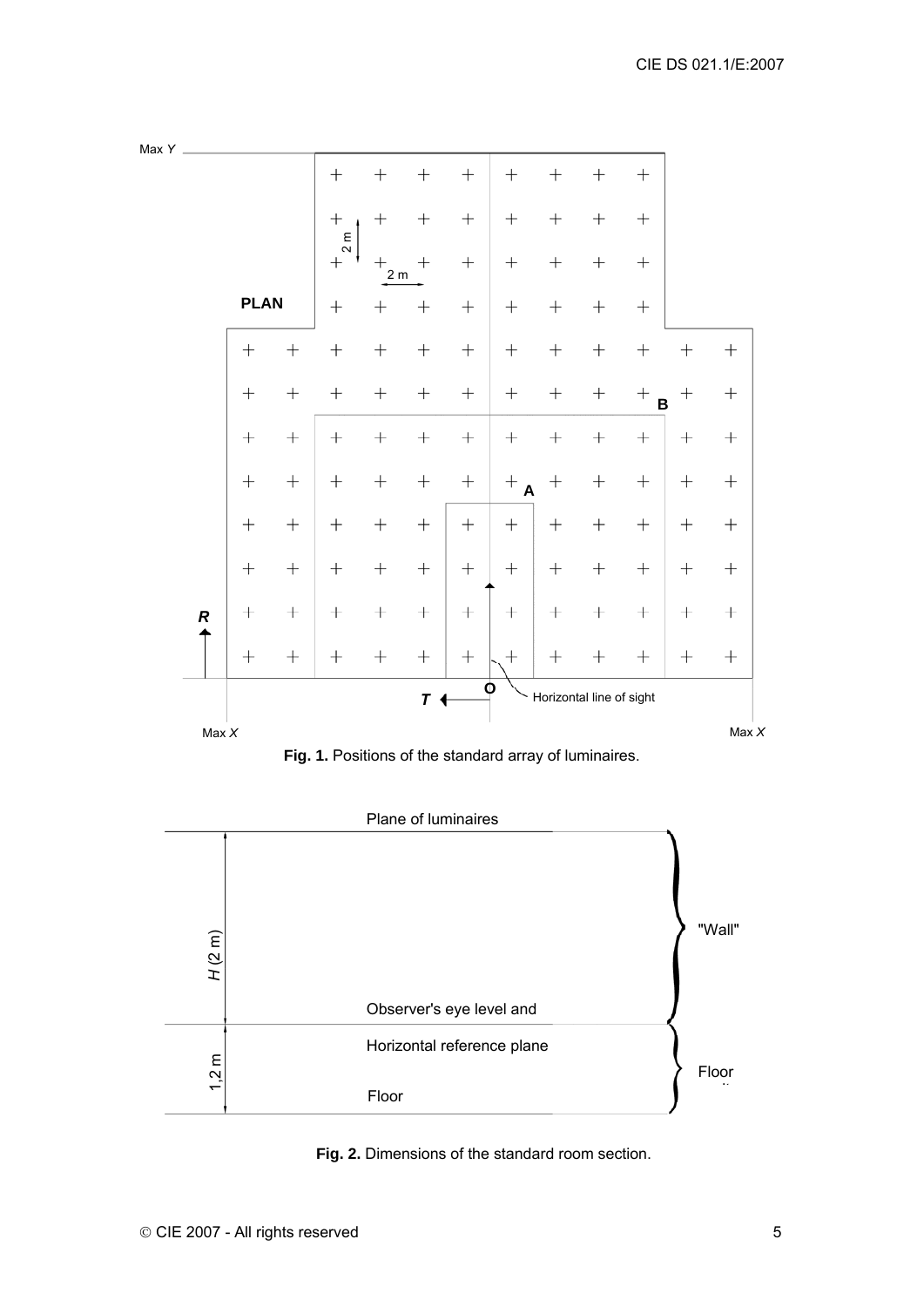

**Fig.-3a.** Position of luminaire centre relative to observer.



**Fig. 3b.** Projected areas for linear luminaire.

**Figure 3.** Luminaire luminous area configurations.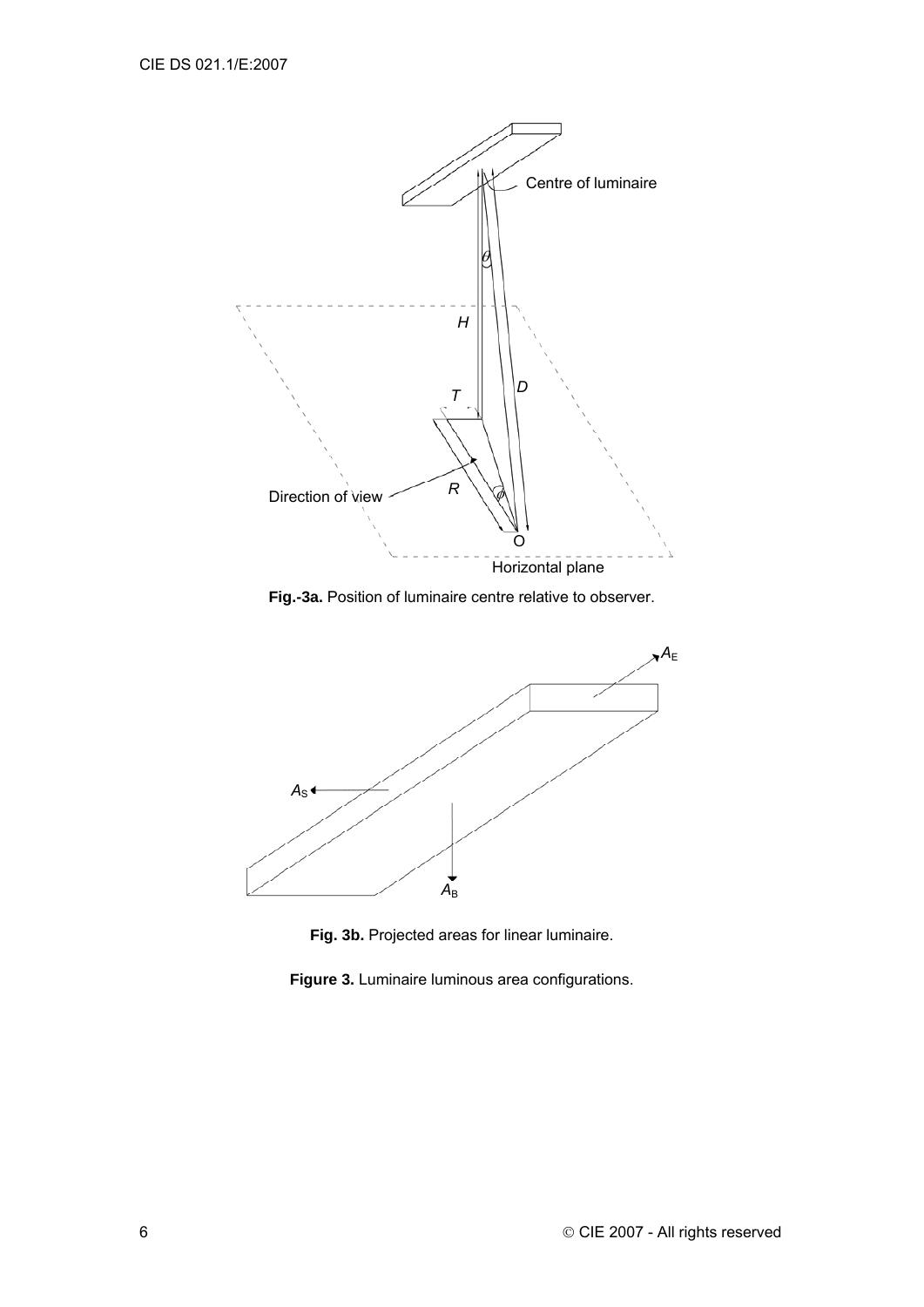#### **5.3 Procedure for determination of standard CIE** *UGR* **table**

The table is generated with the Basic Equation but rearranged and simplified by the use of preset conditions and values.

The basic equation

$$
UGR = 8\log\left[\frac{0.25}{L_b}\sum \frac{L^2\omega}{\rho^2}\right]
$$
 (3)

This may be expressed in term of apparent luminaire surface area, distance to luminaire, intensity towards the observer, position index and indirect illuminance on the wall produced by a luminaire.

$$
UGR = 8\log \left[\frac{\pi}{4E(W, ID)}\frac{I_{\alpha\phi}^2 A}{A^2 D^2 \rho^2}\right]
$$
 (4)

This equation can be further simplified for the standard luminaire arrangements to:

$$
UGR = 8\log \left[\frac{K}{E(W, ID)}\frac{I_{\theta\phi}^2}{A}\right]
$$
 (5)

$$
UGR = 8\log \sum \left[\frac{KI_{\theta\phi}^2}{A}\right] - 8\log E(W, ID) \tag{6}
$$

where

$$
K=\frac{\pi}{4p^2D^2};
$$

 $I_{\theta\phi}$  luminous intensity of the source at the angles to the downward vertical  $\theta$  and of azimuth  $\phi$ , appropriate to the eye position O of the observer and the viewing direction - see Figure 3;

 $\phi$  = tan<sup>-1</sup> *T*/*R* azimuth;

 $\theta$  = cos<sup>-1</sup> *HID* elevation;

A is the projected luminous area of the source (in  $m^2$ ) from the observer position O – see Figure 3;

 $A = A_B \cdot H/D + A_S \cdot T/D + A_E \cdot R/D;$ 

$$
D = \sqrt{(H^2 + T^2 + R^2)};
$$

*E*(W, ID) is the indirect component of the illuminance on the walls.

NOTE The pre-calculated parameters of *K*, Azimuth (*Ф*), Elevation (*θ*), *H*/*D*, *T*/*D*, *R*/*D* are given in Table 2.

The indirect component of the illuminance on the walls can be calculated by the method given below.

$$
E(W, ID) = \frac{UF(W, ID) \cdot N \cdot 1000}{A(W)}
$$
 (7)

where:

*UF*(W,ID) indirect utilisation factor for walls;

*N* number of luminaires;

$$
A(W)
$$
 total area of walls (m<sup>2</sup>) between reference plane and luminaire plane.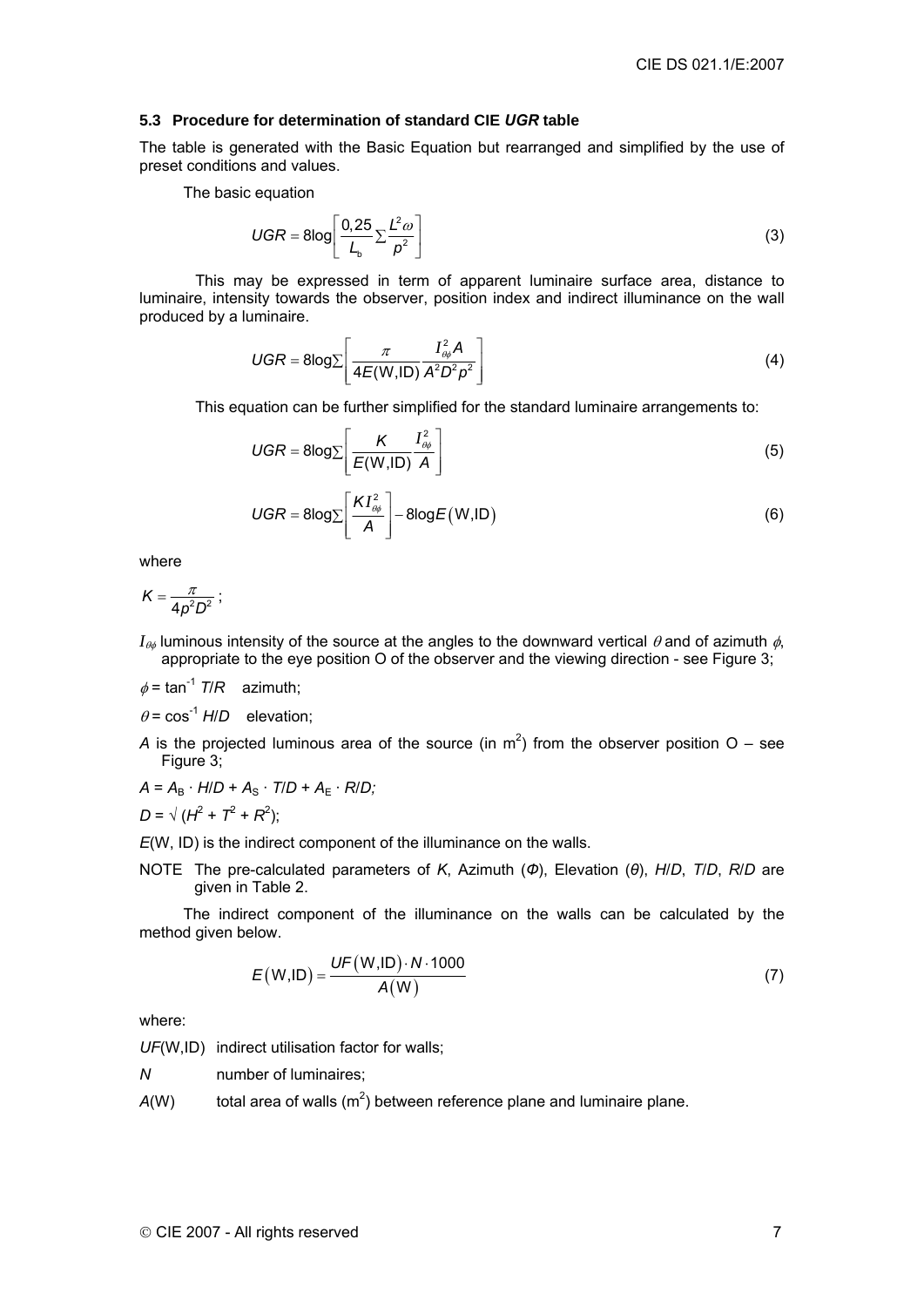This may be simplified to:

*E*(W,ID) = *C* x *UF*(W,ID) (8)

where:

*C* = 1000·*N*/*A*(W);

 $UF(W, ID) = DF(F) \cdot TF(F, W) + DF(W) \cdot [TF (W, W) -1] + DF(C) \cdot TF(C, W)$ 

NOTE Table 3 gives a column of 19 values of *C* and the Room index for the CIE standard *UGR* table.

The calculation of *E*(W,ID) can be made with the following steps;

- Have *I* table with *C* planes at 15º intervals around the luminaire (0º to 345º) and <sup>γ</sup> elevation angles at 5˚ intervals from 0˚ to 180˚.
	- NOTE In this standard the azimuth angles are indicated by *C* or φ and the elevation angles are indicated by γ or θ*.*
- Calculate *LOR*, *DLOR*, *ULOR* using Table 6.
- Calculate the cumulative CIE zonal flux *FCL*1, *FCL*2, *FCL*3 and *FCL*4 using zonal flux values calculated in Table 6, where

*FC1* (*FCL*1) = Zone flux (0º to 40º) + 0,130 · Zone flux (40º to 50º)

*FC2* (*FCL*2) = Zone flux (0º to 60º)

*FC3* (*FCL3*) = Zone flux (0<sup>o</sup> to 70<sup>o</sup>) + 0,547  $\cdot$  Zone flux (70<sup>o</sup> to 80<sup>o</sup>)

$$
FC4 (FCL4) = \text{Zone flux } (0^{\circ} \text{ to } 90^{\circ})
$$

Calculate *DFL* using the geometric multipliers from Table 4 and the equation:

$$
DFL = FCL1 \cdot GML1 + FCL2 \cdot GML2 + FCL3 \cdot GML3 + FCL4 \cdot GML4
$$
 (9)

- Calculate the Distribution Factors *DF*(F), *DF*(W), *DF*(C) using *DFL* and the *LOR* and *DLOR* values calculated in Table 6.

> *DF*(F) = *DFL*/1000 *DF*(W) = *DLOR* - *DF*(F) *DF*(C) = *ULOR*

- Calculate the *UF* (W,ID) for each room index of the CIE standard *UGR* table:

 $UF(W, ID) = DF(F) \cdot TF(F, W) + DF(W) \cdot [TF (W, W) -1] + DF(C) \cdot TF(C, W)$  (10)

Table 5 gives the Transfer factor values for each of the 19 CIE standard *UGR* table room index and reflectance combinations.

- Multiply *UF*(W,ID) by the value *C* given in Table 3 to get *E*(W,ID) for each room index of the CIE standard *UGR* table.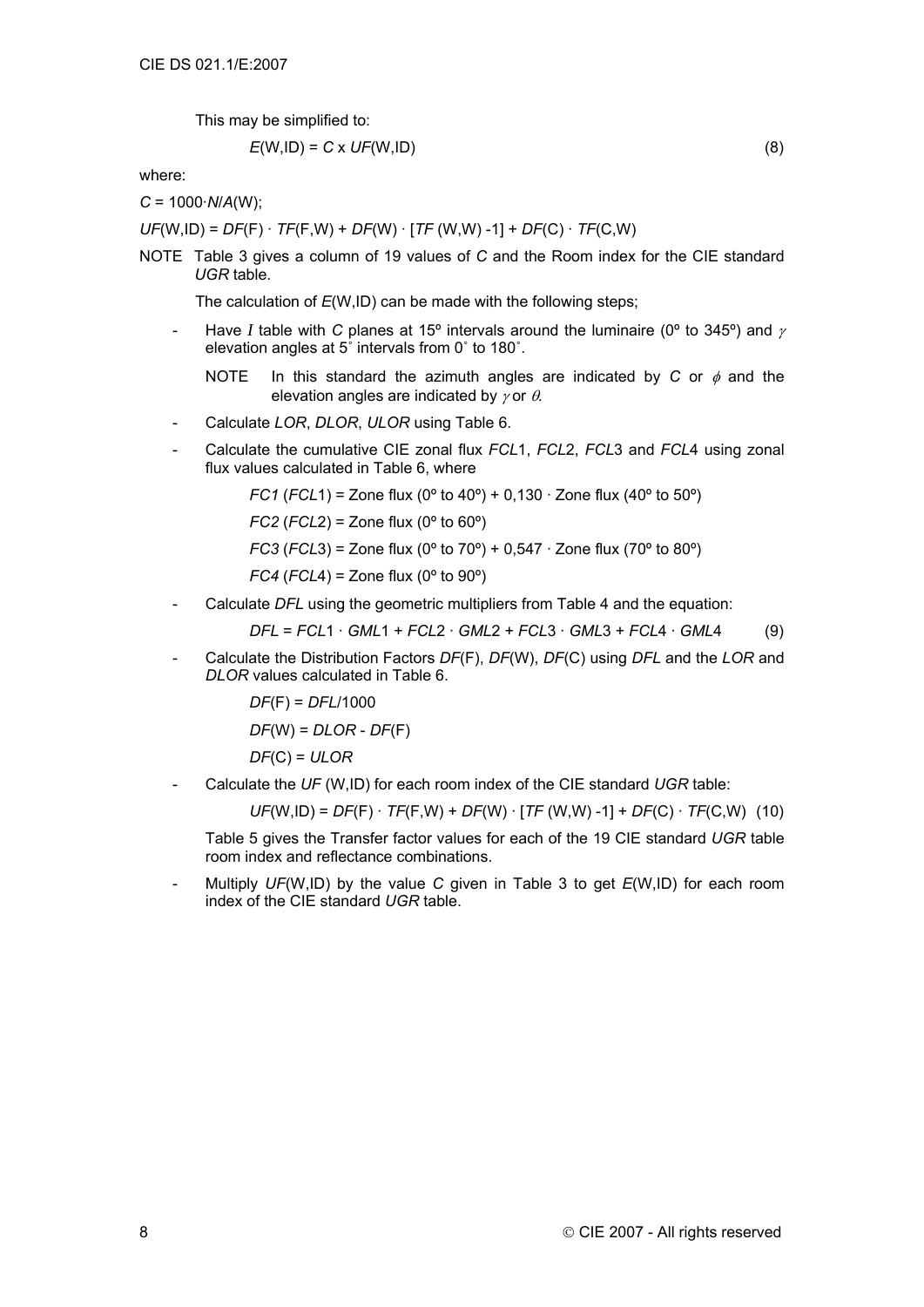| T/H  |       |                          | 0,5            |        |        |        |       |                          | 1,5     |               |        |        |
|------|-------|--------------------------|----------------|--------|--------|--------|-------|--------------------------|---------|---------------|--------|--------|
| R/H  |       | <b>Azimuth Elevation</b> | K              | H/D    | R/D    | T/D    |       | <b>Azimuth Elevation</b> | K       | H/D           | R/D    | T/D    |
| 0,5  | 45,00 | 35,26                    | n/a            | 0.8165 | 0,4082 | 0,4082 | 71,57 | 57,69                    | n/a     | 0.5345        | 0,2673 | 0.8018 |
| 1,5  | 18,43 | 57,69                    | 0.00412        | 0,5345 | 0,8018 | 0,2673 | 45,00 | 64,76                    | 0,00155 | 0,4264        | 0,6396 | 0,6396 |
| 2,5  | 11,31 | 68,58                    | 0.00541        | 0,3651 | 0,9129 | 0.1826 | 30,96 | 71,07                    | 0,00294 | 0,3244        | 0,8111 | 0.4867 |
| 3,5  | 8,13  | 74,21                    | 0.00473        | 0.2722 | 0,9526 | 0.1361 | 23,20 | 75,29                    | 0.00329 | 0,2540        | 0.8890 | 0.3810 |
| 4,5  | 6,34  | 77,55                    | 0.00386        | 0,2157 | 0,9705 | 0.1078 | 18,43 | 78,10                    | 0.00292 | 0,2063        | 0,9283 | 0.3094 |
| 5,5  | 5,19  | 79,74                    | 0.00308        | 0,1782 | 0.9800 | 0.0891 | 15,26 | 80,05                    | 0.00249 | 0,1728        | 0.9503 | 0.2592 |
| 6,5  | 4,40  | 81,28                    | 0,00243 0,1516 |        | 0,9855 | 0,0758 | 12,99 | 81,47                    | 0,00209 | 0.1482 0.9636 |        | 0,2224 |
| 7,5  | 3,81  | 82,42                    | 0.00197        | 0,1319 | 0,9891 | 0.0659 | 11,31 | 82,55                    | 0.00177 | 0,1296        | 0,9723 | 0.1945 |
| 8,5  | 3,37  | 83,30                    | 0.00163        | 0,1166 | 0,9915 | 0.0583 | 10,01 | 83,39                    | 0,00150 | 0,1151        | 0,9782 | 0.1726 |
| 9,5  | 3,01  | 84,00                    | 0.00137        | 0,1045 | 0,9931 | 0.0523 | 8,97  | 84,06                    | 0.00129 | 0,1034        | 0,9825 | 0.1551 |
| 10,5 | 2,73  | 84,57                    | 0.00116        | 0,0947 | 0,9944 | 0.0474 | 8,13  | 84,61                    | 0.00111 | 0,0939        | 0,9856 | 0.1408 |
| 11,5 | 2,49  | 85,03                    | 0.00100        | 0,0865 | 0,9953 | 0,0433 | 7,43  | 85,07                    | 0.00097 | 0,0859        | 0,9879 | 0.1289 |

**Table 2.** Pre-calculated parameters for luminaires in the standard array.

| T/H  |       |                       | 2,5            |        |        |        |       |                          | 3,5            |        |        |        |
|------|-------|-----------------------|----------------|--------|--------|--------|-------|--------------------------|----------------|--------|--------|--------|
|      |       | R/H Azimuth Elevation | K              | H/D    | R/D    | T/D    |       | <b>Azimuth Elevation</b> | K              | H/D    | R/D    | T/D    |
| 0,5  | 78.69 | 68,58                 | n/a            | 0.3651 | 0,1826 | 0.9129 | 81,87 | 74,21                    | n/a            | 0.2722 | 0,1361 | 0.9526 |
| 1,5  | 59,04 | 71,07                 | 0.00053        | 0,3244 | 0,4867 | 0.8111 | 66,80 | 75,29                    | 0.00024        | 0,2540 | 0,3810 | 0.8890 |
| 2,5  | 45,00 | 74,21                 | 0.00119        | 0,2722 | 0,6804 | 0.6804 | 54,46 | 76,91                    | 0,00053        | 0,2265 | 0,5661 | 0.7926 |
| 3,5  | 35,54 | 76,91                 | 0.00166        | 0,2265 | 0,7926 | 0.5661 | 45,00 | 78,58                    | 0.00083        | 0,1980 | 0,6931 | 0.6931 |
| 4,5  | 29,05 | 79,01                 | 0.00183        | 0,1907 | 0,8581 | 0.4767 | 37,87 | 80,05                    | 0.00105        | 0,1728 | 0,7775 | 0.6047 |
| 5,5  | 24,44 | 80,60                 | 0.00176        | 0,1633 | 0,8981 | 0.4082 | 32,47 | 81,28                    | 0.00115        | 0,1516 | 0.8339 | 0,5307 |
| 6,5  | 21,04 | 81,83                 | 0.00159        | 0,1421 | 0,9239 | 0.3553 | 28,30 | 82,29                    | 0,00113 0,1342 |        | 0,8725 | 0.4698 |
| 7.5  | 18,43 | 82,79                 | 0.00140        | 0.1255 | 0.9412 | 0.3137 | 25,02 | 83,11                    | 0.00106        | 0.1200 | 0.8996 | 0.4198 |
| 8,5  | 16,39 | 83,56                 | 0,00124 0,1122 |        | 0,9533 | 0.2804 | 22,38 | 83,79                    | 0.00099        | 0,1081 | 0.9193 | 0.3785 |
| 9,5  | 14,74 | 84,19                 | 0.00109        | 0,1013 | 0,9621 | 0.2532 | 20,22 | 84,36                    | 0.00090        | 0,0983 | 0,9338 | 0.3440 |
| 10,5 | 13,39 | 84,71                 | 0.00096        | 0,0923 | 0,9687 | 0.2306 | 18,43 | 84,84                    | 0.00081        | 0,0900 | 0,9448 | 0.3149 |
| 11,5 | 12,26 | 85,14                 | 0.00084        | 0,0847 | 0,9737 | 0.2117 | 16,93 | 85,24                    | 0.00073        | 0,0829 | 0,9534 | 0,2902 |

| T/H  |       |                       | 4,5                          |        |               |        |       |                          | 5,5                   |               |               |        |
|------|-------|-----------------------|------------------------------|--------|---------------|--------|-------|--------------------------|-----------------------|---------------|---------------|--------|
|      |       | R/H Azimuth Elevation | K                            | H/D    | R/D           | T/D    |       | <b>Azimuth Elevation</b> | K                     | H/D           | R/D           | T/D    |
| 0,5  | 83,66 | 77,55                 | n/a                          | 0,2157 | 0,1078 0,9705 |        | 84.81 | 79,74                    | n/a                   | 0,1782 0,0891 |               | 0,9800 |
| 1,5  | 71,57 | 78,10                 | 0,00015 0,2063               |        | 0,3094 0,9283 |        | 74,74 | 80,05                    | n/a                   |               | 0,1728 0,2592 | 0,9503 |
| 2,5  | 60,95 | 79,01                 | 0,00027                      | 0,1907 | 0,4767        | 0,8581 | 65,56 | 80,60                    | 0,00017               | 0,1633        | 0,4082        | 0,8981 |
| 3,5  | 52,13 | 80,05                 | 0,00045 0,1728 0,6047 0,7775 |        |               |        | 57,53 | 81,28                    | 0,00026 0,1516 0,5307 |               |               | 0.8339 |
| 4,5  | 45,00 | 81,07                 | 0,00059 0,1552 0,6985 0,6985 |        |               |        | 50,71 | 81,99                    | 0,00036 0,1393 0,6271 |               |               | 0.7664 |
| 5,5  | 39,29 | 81,99                 | 0,00072 0,1393 0,7664        |        |               | 0.6271 | 45,00 | 82,67                    | 0,00044 0,1275 0,7013 |               |               | 0.7013 |
| 6,5  | 34,70 | 82,79                 | 0,00077 0,1255 0,8157        |        |               | 0.5647 | 40,24 | 83,30                    | 0,00052 0,1166 0,7582 |               |               | 0.6415 |
| 7,5  | 30,96 | 83,48                 | 0,00078 0,1136 0,8519 0,5112 |        |               |        | 36,25 | 83,86                    | 0,00056 0,1069 0,8018 |               |               | 0,5880 |
| 8,5  |       |                       |                              |        |               |        |       |                          |                       |               |               |        |
| 9,5  |       |                       |                              |        |               |        |       |                          |                       |               |               |        |
| 10,5 |       |                       |                              |        |               |        |       |                          |                       |               |               |        |
| 11,5 |       |                       |                              |        |               |        |       |                          |                       |               |               |        |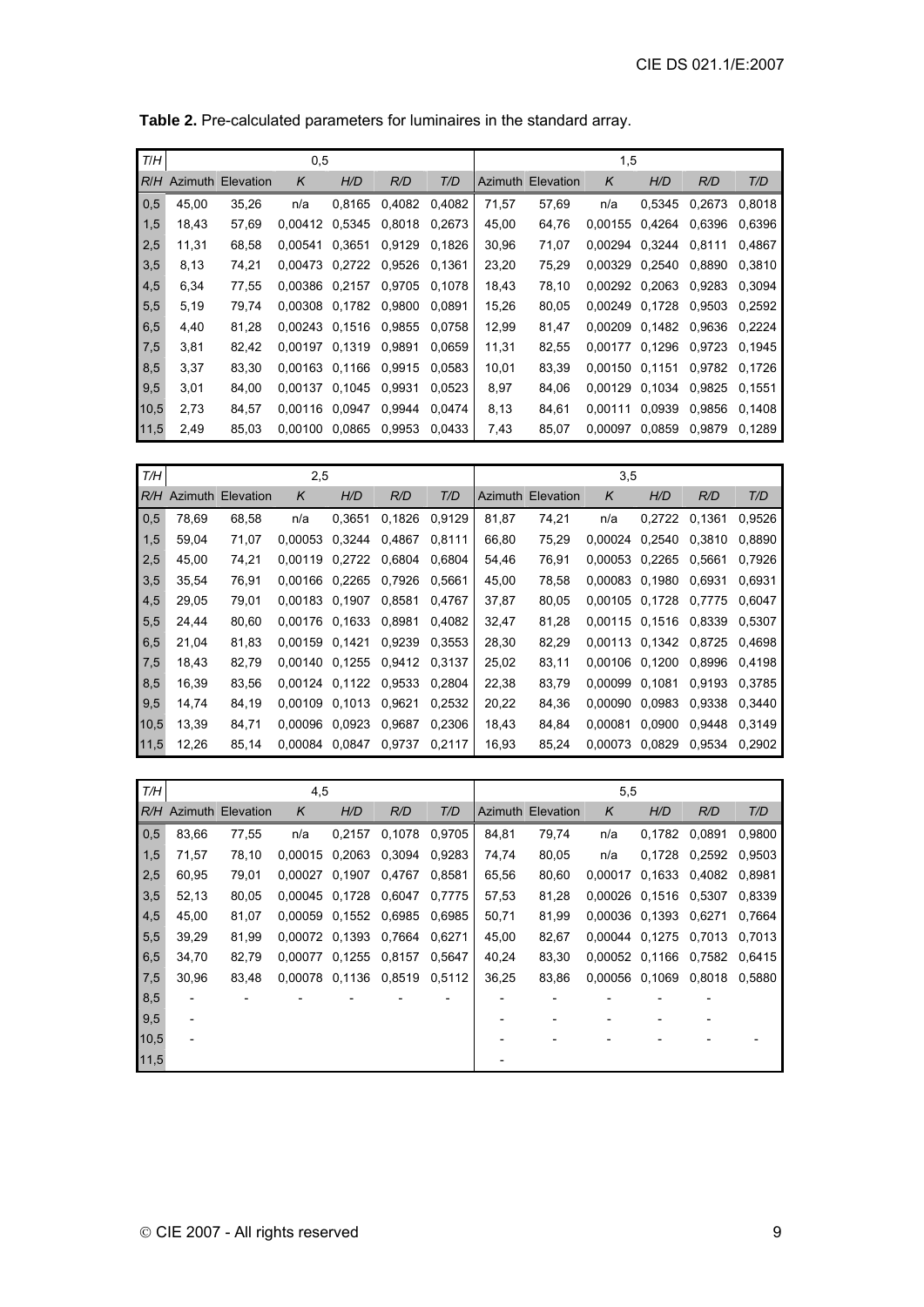| $X$ Dimension | <b>Y</b> Dimension | Room<br>Index | Number of<br>luminaires | Wall<br>Area | $\mathcal{C}$ |
|---------------|--------------------|---------------|-------------------------|--------------|---------------|
| 2H            | 2H                 | 1,00          | $\overline{4}$          | 32,00        | 125,00        |
|               | 3H                 | 1,20          | 6                       | 40,00        | 150,00        |
|               | 4H                 | 1,33          | 8                       | 48,00        | 166,67        |
|               | 6H                 | 1,50          | 12                      | 64,00        | 187,50        |
|               | 8H                 | 1,60          | 16                      | 80,00        | 200,00        |
|               | 12H                | 1,71          | 24                      | 112,00       | 214,29        |
| 4H            | 2H                 | 1,33          | 8                       | 48,00        | 166,67        |
|               | 3H                 | 1,71          | 12                      | 56,00        | 214,29        |
|               | 4H                 | 2,00          | 16                      | 64,00        | 250,00        |
|               | 6H                 | 2,40          | 24                      | 80,00        | 300,00        |
|               | 8H                 | 2,67          | 32                      | 96,00        | 333,33        |
|               | 12H                | 3,00          | 48                      | 128,00       | 375,00        |
| 8H            | 4H                 | 2,67          | 32                      | 96,00        | 333,33        |
|               | 6H                 | 3,43          | 48                      | 112,00       | 428,57        |
|               | 8H                 | 4,00          | 64                      | 128,00       | 500,00        |
|               | 12H                | 4,80          | 96                      | 160,00       | 600,00        |
| 12H           | 4H                 | 3,00          | 48                      | 128,00       | 375,00        |
|               | 6H                 | 4,00          | 72                      | 144,00       | 500,00        |

**Table 3.** Data for calculation of indirect illuminance on walls for luminaires in the standard array.

| Table 4. Geometric multiplier values for luminaires in the standard array. |
|----------------------------------------------------------------------------|
|----------------------------------------------------------------------------|

| Geom             |       |       |       |      |       |       | Room index |      |      |      |      |      |      |
|------------------|-------|-------|-------|------|-------|-------|------------|------|------|------|------|------|------|
| <b>Multipl</b>   | 1,00  | ,20   | 1,33  | 1,50 | 1,60  | 1,71  | 2,00       | 2,40 | 2,67 | 3,00 | 3,43 | 4,00 | 4,80 |
| GML1             | 636   | 535   | 484   | 429  | 414   | 398   | 354        | 300  | 276  | 258  | 249  | 236  | 232  |
| GML <sub>2</sub> | 121   | 215   | 250   | 275  | 270   | 264   | 248        | 202  | 166  | 118  | 65   | -6   | -80  |
| GML3             | 88    | 122   | 154   | 202  | 232   | 264   | 350        | 446  | 502  | 563  | 615  | 684  | 735  |
| GML4             | $-15$ | $-16$ | $-17$ | -18  | $-17$ | $-17$ | $-15$      | -5   | 3    | 16   | 35   | 60   | 98   |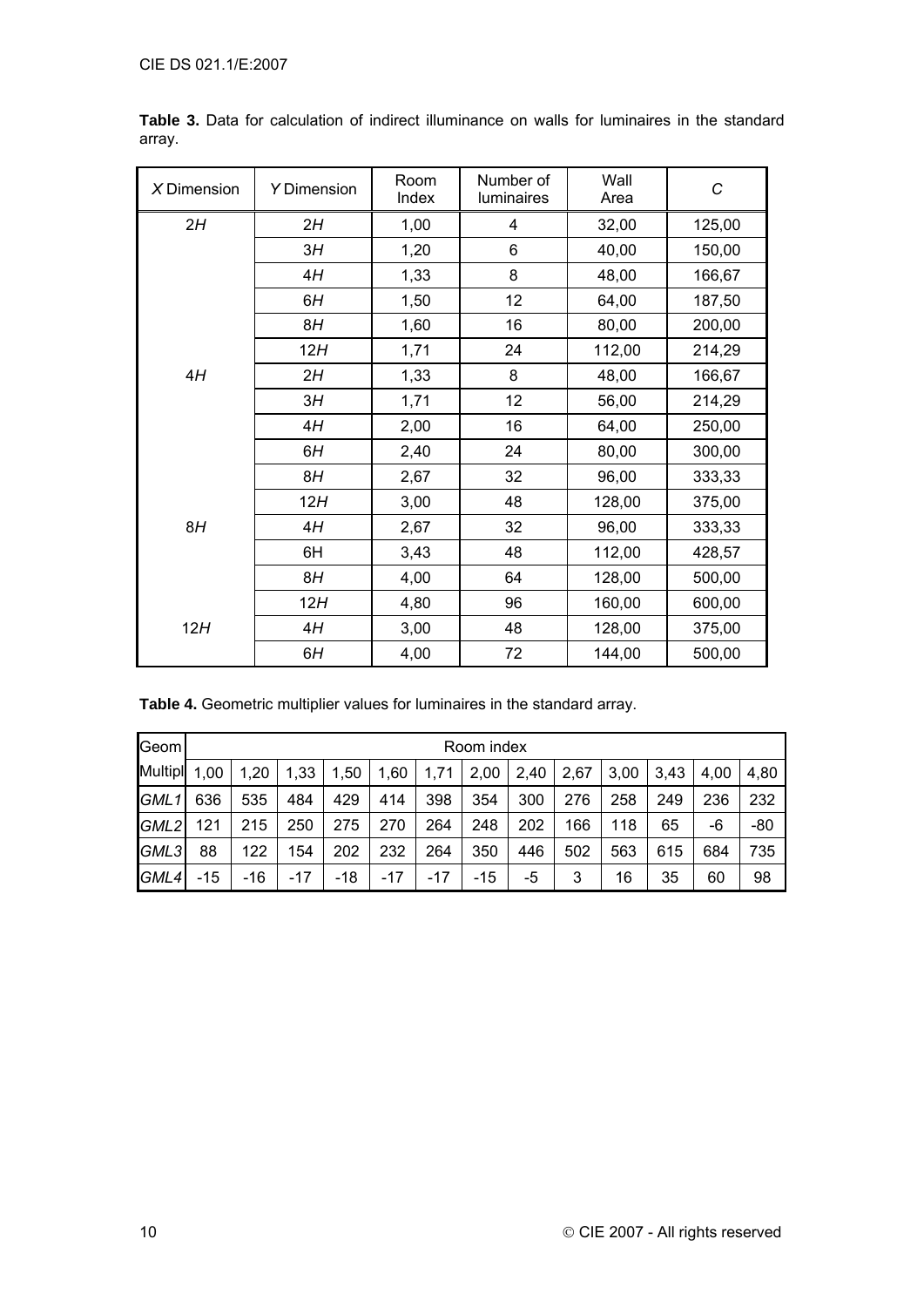L,

| Reflect-<br>ance | Transfer                                                                                                                         |      |      |                                                                                                                                                                                                                                |      |      |      | Room Index |      |      |      |      |      |      |
|------------------|----------------------------------------------------------------------------------------------------------------------------------|------|------|--------------------------------------------------------------------------------------------------------------------------------------------------------------------------------------------------------------------------------|------|------|------|------------|------|------|------|------|------|------|
| C/W/F            | factor                                                                                                                           | 1,00 | 1,20 | 1,33                                                                                                                                                                                                                           | 1,50 | 1,60 | 1,71 | 2,00       | 2,40 | 2,67 | 3,00 | 3,43 | 4,00 | 4,80 |
|                  | TF(F,W)                                                                                                                          |      |      | $0,21990,19870,18680,17320,16610,15880,14230,12450,11470,10460,09390,08270,0708$                                                                                                                                               |      |      |      |            |      |      |      |      |      |      |
|                  | 70/50/20 TF(W,W)-1 0,4218 0,3762 0,3516   0,324   0,3098   0,2956   0,2639   0,2302   0,2121   0,1937   0,1742   0,1538   0,1324 |      |      |                                                                                                                                                                                                                                |      |      |      |            |      |      |      |      |      |      |
|                  | TF(C,W)                                                                                                                          |      |      | 0,6458 0,5714 0,5313 0,4864 0,4633 0,4403 0,3891 0,3353 0,3066 0,2776 0,2471 0,2157 0,1831                                                                                                                                     |      |      |      |            |      |      |      |      |      |      |
|                  | TF(F,W)                                                                                                                          |      |      | 0,18820,17270,16380,15330,1477 0,142 0,12880,11400,10570,09710,08780,07790,0672                                                                                                                                                |      |      |      |            |      |      |      |      |      |      |
|                  | 70/30/20 7F(W,W)-1 0,2165 0,1962 0,1849 0,1721 0,1654 0,1586 0,1432 0,1265 0,1173 0,1079 0,0977  0,087  0,0755                   |      |      |                                                                                                                                                                                                                                |      |      |      |            |      |      |      |      |      |      |
|                  | TF(C,W)                                                                                                                          |      |      | 0,5526 0,4967 0,4658 0,4306 0,4122 0,3937  0,352  0,3070 0,2827 0,2577  0,231  0,2032 0,1739                                                                                                                                   |      |      |      |            |      |      |      |      |      |      |
|                  | TF(F,W)                                                                                                                          |      |      | 0.1984 0.1777 0.1663 0.1534 0.1467 0.1399 0.1247 0.1084 0.0996 0.0906 0.0811 0.0711 0.0607                                                                                                                                     |      |      |      |            |      |      |      |      |      |      |
|                  | 50/50/20 7F(W,W)-1 0,3808 0,3377 0,3147 0,2892 0,2761 0,2631 0,2342 0,2038 0,1875 0,1711 0,1537 0,1356 0,1167                    |      |      |                                                                                                                                                                                                                                |      |      |      |            |      |      |      |      |      |      |
|                  | TF(C,W)                                                                                                                          |      |      | $0,4448 0,3931 0,3652 0,3341 0,3181 0,3022 0,2669 0,2298 0,2101 0,1901 0,1692 0,1476 0,1253 0,1476 0,1253 0,1476 0,1253 0,1476 0,1253 0,1476 0,1253 0,1253 0,1253 0,1253 0,1253 0,1253 0,1253 0,1253 0,1253 0,1253 0,1253 0,1$ |      |      |      |            |      |      |      |      |      |      |
|                  | TF(F,W)                                                                                                                          |      |      | 0.17220.15660.14770.13750.13210.12660.114 0.10030.09270.08480.07640.06750.058                                                                                                                                                  |      |      |      |            |      |      |      |      |      |      |
|                  | 50/30/20 7F(W,W)-1 0,1983 0,1785 0,1677 0,1555 0,1492 0,1428 0,1285 0,1130 0,1047 0,0961 0,0869 0,0772 0,0669                    |      |      |                                                                                                                                                                                                                                |      |      |      |            |      |      |      |      |      |      |
|                  | TF(C,W)                                                                                                                          |      |      | 0,386 0,3463 0,3244 0,2995 0,2865 0,2735 0,2441 0,2125 0,1954 0,178 0,1594 0,14 0,1197                                                                                                                                         |      |      |      |            |      |      |      |      |      |      |
|                  | TF(F,W)                                                                                                                          |      |      | 0,15690,14120,13240,12250,1173 0,112 0,10020,08740,08040,07330,06570,05780,0494                                                                                                                                                |      |      |      |            |      |      |      |      |      |      |
|                  | 30/30/20 7F(W,W)-1 0,1808 0,1616 0,1513 0,1398 0,1338 0,1279 0,1146 0,1004 0,0928  0,085  0,0767 0,0681  0,059                   |      |      |                                                                                                                                                                                                                                |      |      |      |            |      |      |      |      |      |      |
|                  | TF(C,W)                                                                                                                          |      |      | 0,2267 0,2029 0,1899 0,1751 0,1674 0,1597 0,1423 0,1237 0,1136 0,1034 0,0925 0,0812 0,0693                                                                                                                                     |      |      |      |            |      |      |      |      |      |      |

**Table 5.** Transfer factor values for the Room Index and reflectance combinations for the CIE standard *UGR* table.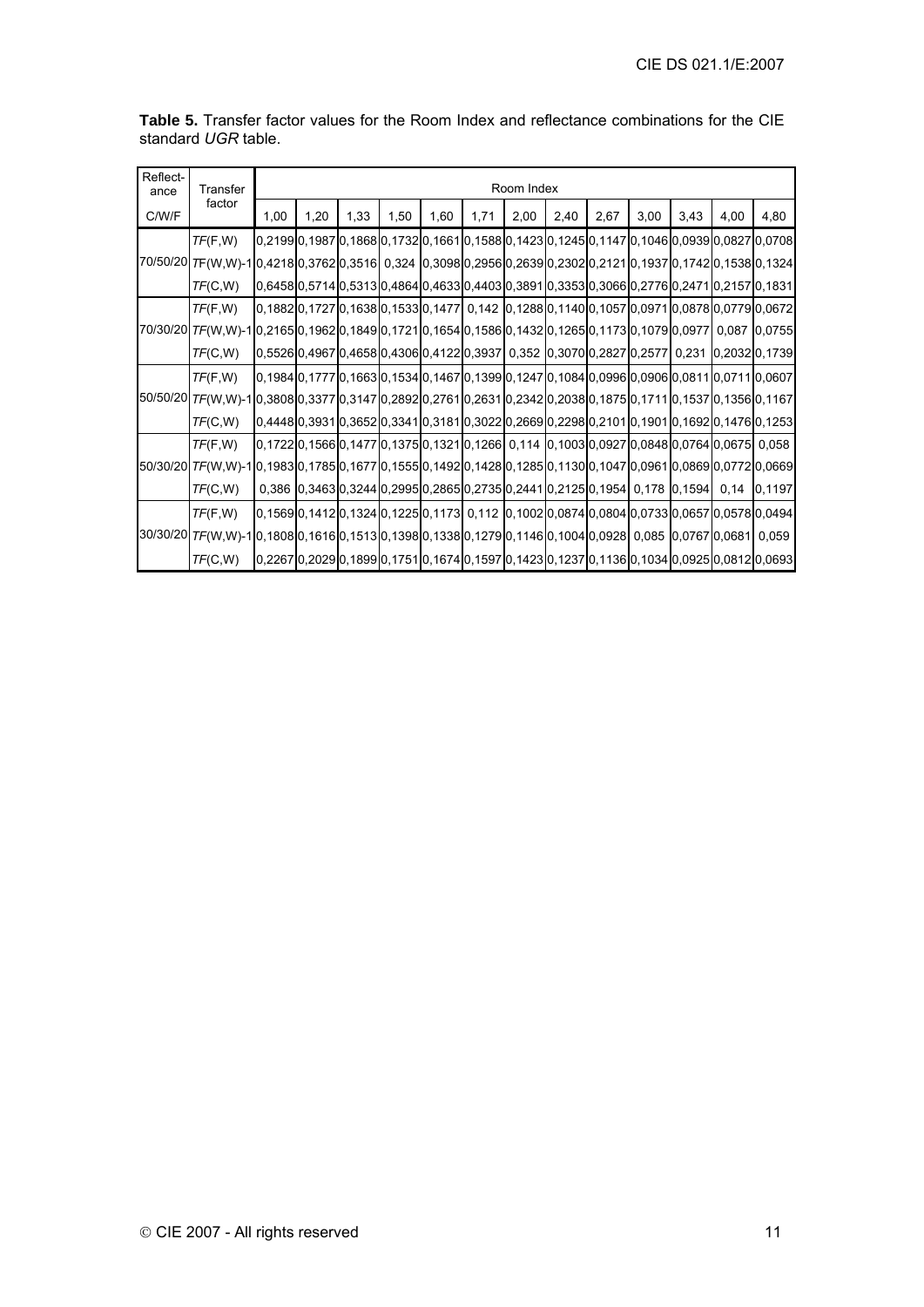**Table 6.** Calculation of *LOR*.

| $\tilde{\mathrm{Flux}}$<br>(ExF)<br>Zone<br>Factor<br>Average<br>Intensity |                                                                                                                     |                    |                        |                       |                                                                                                                      | flux D° to 90° in arbitrary units(L |                                                                                                                |                                                                                                                      |                                                |  |                   |                                                                                                                                                                                                                                      |                                                                                                                        | <u> Herman School in de Borger in de Borger in de Borger in de Borger in de Borger in de Borger in de Borger in d</u><br>Total flux in arbitrary units (M |                                   |                                                                                      |                                                                  |                   |
|----------------------------------------------------------------------------|---------------------------------------------------------------------------------------------------------------------|--------------------|------------------------|-----------------------|----------------------------------------------------------------------------------------------------------------------|-------------------------------------|----------------------------------------------------------------------------------------------------------------|----------------------------------------------------------------------------------------------------------------------|------------------------------------------------|--|-------------------|--------------------------------------------------------------------------------------------------------------------------------------------------------------------------------------------------------------------------------------|------------------------------------------------------------------------------------------------------------------------|-----------------------------------------------------------------------------------------------------------------------------------------------------------|-----------------------------------|--------------------------------------------------------------------------------------|------------------------------------------------------------------|-------------------|
| 胃<br><b>UEE</b><br>чп<br>해                                                 |                                                                                                                     |                    |                        |                       |                                                                                                                      | Total 1                             |                                                                                                                |                                                                                                                      |                                                |  |                   |                                                                                                                                                                                                                                      |                                                                                                                        | a kabupatén Tanah Barat,  Propinsi Jaw                                                                                                                    |                                   |                                                                                      |                                                                  |                   |
| ă<br>鹄<br>270                                                              |                                                                                                                     |                    |                        |                       |                                                                                                                      |                                     |                                                                                                                |                                                                                                                      |                                                |  |                   |                                                                                                                                                                                                                                      |                                                                                                                        |                                                                                                                                                           |                                   |                                                                                      |                                                                  |                   |
| 쏇<br>R<br>뉇<br>E.<br>$\frac{210}{25}$<br>뽜                                 |                                                                                                                     |                    |                        | ▌                     |                                                                                                                      |                                     |                                                                                                                |                                                                                                                      |                                                |  |                   |                                                                                                                                                                                                                                      |                                                                                                                        |                                                                                                                                                           |                                   |                                                                                      |                                                                  |                   |
| $\frac{C \text{ angles } (6)}{155}$ 180<br>₫<br>쌹<br>$\frac{120}{25}$      | <u> Francisco de la contecerciación de la contecerciación de la contecerciación de la contecerciación de la con</u> | <u>the product</u> | ▌<br><u>Formalized</u> | ▌<br><u>Hollowing</u> | <b>UNITED STATES OF A STATES OF A STATES OF A STATES OF A STATES OF A STATES OF A STATES OF A STATES OF A STATES</b> |                                     | ▌<br><b>UNITED STATES OF A STATE OF A STATE OF A STATE OF A STATE OF A STATE OF A STATE OF A STATE OF A ST</b> | <u>UNITED STATES OF A STATE OF A STATE OF A STATE OF A STATE OF A STATE OF A STATE OF A STATE OF A STATE OF A ST</u> | <u> Formal Population in the population of</u> |  | <u>Formalized</u> | <u>The model of the second parties of the second parties of the second parties of the second parties of the second parties of the second parties of the second parties of the second parties of the second parties of the second</u> |                                                                                                                        | <u> Timboliko erresta erresta erresta erresta erresta erresta erresta erresta erresta erresta erresta erresta er</u><br><u>i i martin s</u>               | (11)                              | (12)                                                                                 | (13)                                                             | (14)<br>र         |
| <u>Film</u><br>ã<br>8<br>자<br>의<br>11<br>뭬<br>떀<br>$\Box$                  |                                                                                                                     |                    |                        |                       |                                                                                                                      |                                     |                                                                                                                |                                                                                                                      |                                                |  |                   |                                                                                                                                                                                                                                      | <u> se a la provincia de la provincia de la provincia del provincia del provincia del provincia del provincia del </u> |                                                                                                                                                           | Total flux in arbitrary units (M) | Scale Factor(SF) = $\frac{1}{\text{Total flux in arbitrary units (M)}}$<br>LOR x1000 | Total flux 0° to 90°in arbitrary units (L) x SF<br>1000<br>DLOR. | ULOR = LOR - DLOR |
|                                                                            |                                                                                                                     |                    |                        |                       |                                                                                                                      | (8) salgne smme©                    | <u>Nee alaan ahaan ahaan ahaa</u>                                                                              |                                                                                                                      |                                                |  |                   |                                                                                                                                                                                                                                      |                                                                                                                        |                                                                                                                                                           |                                   |                                                                                      |                                                                  |                   |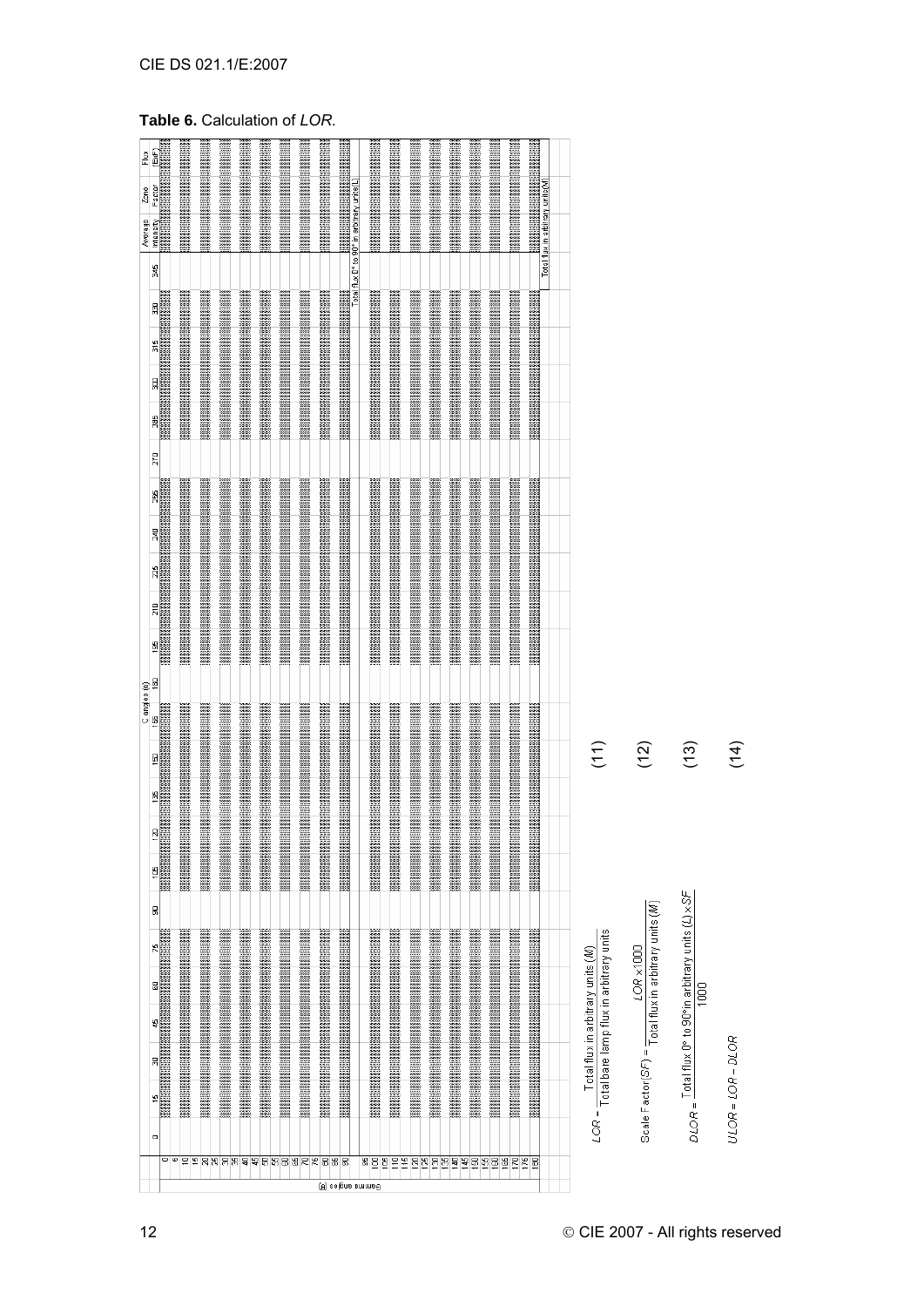#### **6. ANNEX (INFORMATIVE)**

#### **6.1 Worked example**

This example will calculate the *UGR* values for the arrangement 2*H* x 4*H* for reflectance's of 0,7/0,5/0,2.

This example uses the intensity table for a disymmetric distribution luminaire as shown in Table 7. The polar distribution is shown below in Figure 4.



**Fig. 4.** Intensity distribution diagram for the disymmetric distribution luminaire.

It has luminous areas of

area of luminous base  $(A_B)$  = 0,316 m<sup>2</sup> area of luminous side  $(A<sub>S</sub>) = 0.0$  m<sup>2</sup> area of luminous end  $(A<sub>E</sub>) = 0.0$  m<sup>2</sup>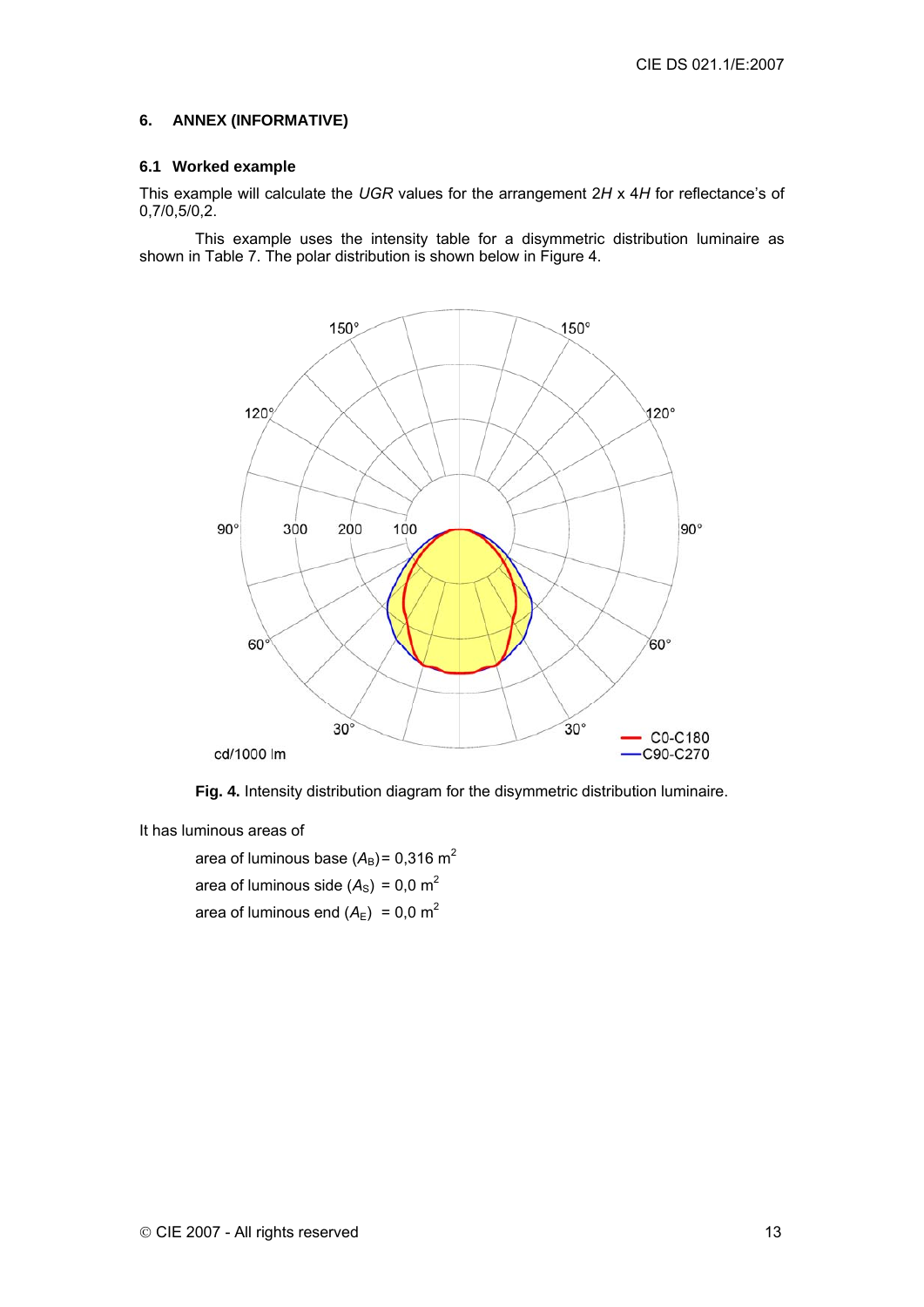## **Table 7.** Example intensity table.

|                |     |                                                                                                    |    |    |    |    |    |                                |    |    |    |    | C angles $(\phi)$ |    |    |    |    |    |    |        |                                |    |    |     |                                                                                         |
|----------------|-----|----------------------------------------------------------------------------------------------------|----|----|----|----|----|--------------------------------|----|----|----|----|-------------------|----|----|----|----|----|----|--------|--------------------------------|----|----|-----|-----------------------------------------------------------------------------------------|
|                |     |                                                                                                    |    |    |    |    |    |                                |    |    |    |    |                   |    |    |    |    |    |    |        |                                |    |    |     | 0 15 30 45 60 75 90 105 120 135 150 165 180 195 210 225 240 255 270 285 300 315 330 345 |
|                |     |                                                                                                    |    |    |    |    |    |                                |    |    |    |    |                   |    |    |    |    |    |    |        |                                |    |    |     |                                                                                         |
|                |     | 5 264 265 264 265 264 263 264 263 264 265 264 265 264 265 264 265 264 263 264 263 264 265 264 265  |    |    |    |    |    |                                |    |    |    |    |                   |    |    |    |    |    |    |        |                                |    |    |     |                                                                                         |
|                |     | 10 258 257 258 260 262 261 260 261 262 260 258 257 258 257 258 260 262 261 260 261 262 260 258 257 |    |    |    |    |    |                                |    |    |    |    |                   |    |    |    |    |    |    |        |                                |    |    |     |                                                                                         |
|                |     | 15 258 257 255 255 256 258 257 258 256 255 255 257 258 257 255 255 256 258 257 258 256 255 255 257 |    |    |    |    |    |                                |    |    |    |    |                   |    |    |    |    |    |    |        |                                |    |    |     |                                                                                         |
|                |     | 20 242 244 246 249 249 251 250 251 249 249 246 244 242 244 246 249 249 251 250 251 249 249 246 244 |    |    |    |    |    |                                |    |    |    |    |                   |    |    |    |    |    |    |        |                                |    |    |     |                                                                                         |
|                |     | 25 216 218 223 232 238 240 240 240 238 232 223 218 216 218 223 232 238 240 240 240 238 232 223 218 |    |    |    |    |    |                                |    |    |    |    |                   |    |    |    |    |    |    |        |                                |    |    |     |                                                                                         |
|                |     | 30 193 194 197 208 222 231 232 231 222 208 197 194 193 194 197 208 222 231 232 231 222 208 197 194 |    |    |    |    |    |                                |    |    |    |    |                   |    |    |    |    |    |    |        |                                |    |    |     |                                                                                         |
|                |     | 35 178 179 181 182 194 214 217 214 194 182 181 179 178 179 181 182 194 214 217 214 194 182 181 179 |    |    |    |    |    |                                |    |    |    |    |                   |    |    |    |    |    |    |        |                                |    |    |     |                                                                                         |
|                |     | 40 158 160 162 167 171 189 204 189 171 167 162 160 158 160 162 167 171 189 204 189 171 167 162 160 |    |    |    |    |    |                                |    |    |    |    |                   |    |    |    |    |    |    |        |                                |    |    |     |                                                                                         |
|                |     | 45 136 135 140 145 153 163 184 163 153 145 140 135 136 135 140 145 153 163 184 163 153 145 140 135 |    |    |    |    |    |                                |    |    |    |    |                   |    |    |    |    |    |    |        |                                |    |    |     |                                                                                         |
|                |     | 50 114 115 118 123 130 143 152 143 130 123 118 115 114 115 118 123 130 143 152 143 130 123 118 115 |    |    |    |    |    |                                |    |    |    |    |                   |    |    |    |    |    |    |        |                                |    |    |     |                                                                                         |
|                | 55  | 92                                                                                                 | 94 |    |    |    |    | 99 105 111 119 125 119 111 105 |    |    |    | 99 | 94                | 92 | 94 |    |    |    |    |        | 99 105 111 119 125 119 111 105 |    |    | -99 | 94                                                                                      |
|                | 60  | 72                                                                                                 | 73 | 77 | 86 | 92 |    | 99 101                         | 99 | 92 | 86 | 77 | 73                | 72 | 73 | 77 | 86 | 92 |    | 99 101 | 99                             | 92 | 86 | 77  | 73                                                                                      |
|                | 65  | 54                                                                                                 | 55 | 59 | 65 | 75 | 79 | 79                             | 79 | 75 | 65 | 59 | 55                | 54 | 55 | 59 | 65 | 75 | 79 | 79     | 79                             | 75 | 65 | 59  | 55                                                                                      |
|                | 70  | 44                                                                                                 | 44 | 43 | 47 | 55 | 61 | 60                             | 61 | 55 | 47 | 43 | 44                | 44 | 44 | 43 | 47 | 55 | 61 | 60     | 61                             | 55 | 47 | 43  | 44                                                                                      |
|                | 75  | 27                                                                                                 | 29 | 34 | 33 | 36 | 44 | 43                             | 44 | 36 | 33 | 34 | 29                | 27 | 29 | 34 | 33 | 36 | 44 | 43     | 44                             | 36 | 33 | 34  | 29                                                                                      |
| $\mathfrak{G}$ | 80  | 22                                                                                                 | 21 | 20 | 18 | 21 | 25 | 25                             | 25 | 21 | 18 | 20 | 21                | 22 | 21 | 20 | 18 | 21 | 25 | 25     | 25                             | 21 | 18 | 20  | 21                                                                                      |
| angles         | 85  | 14                                                                                                 | 14 | 13 | 12 | 8  | 8  | 9                              | 8  | 8  | 12 | 13 | 14                | 14 | 14 | 13 | 12 | 8  | 8  | 9      | 8                              | 8  | 12 | 13  | 14                                                                                      |
|                | 90  | 5                                                                                                  | 5  | 4  | 3  | 1  | 0  | 0                              | 0  | 1  | 3  | 4  | 5                 | 5  | 5  | 4  | 3  | 1  | 0  | 0      | 0                              | 1  | 3  | 4   | 5                                                                                       |
| Gamma          | 95  | 0                                                                                                  | 0  | 0  | 0  | 0  | 0  | 0                              | 0  | 0  | 0  | 0  | 0                 | 0  | 0  | 0  | 0  | 0  | 0  | 0      | 0                              | 0  | 0  | 0   | 0                                                                                       |
|                | 100 | 0                                                                                                  | 0  | 0  | 0  | 0  | 0  | 0                              | 0  | 0  | 0  | 0  | 0                 | 0  | 0  | 0  | 0  | 0  | 0  | 0      | 0                              | 0  | 0  | 0   | 0                                                                                       |
|                | 105 | 0                                                                                                  | 0  | 0  | 0  | 0  | 0  | 0                              | 0  | 0  | 0  | 0  | 0                 | 0  | 0  | 0  | 0  | 0  | 0  | 0      | 0                              | 0  | 0  | 0   | 0                                                                                       |
|                | 110 | 0                                                                                                  | 0  | 0  | 0  | 0  | 0  | 0                              | 0  | 0  | 0  | 0  | 0                 | 0  | 0  | 0  | 0  | 0  | 0  | 0      | 0                              | 0  | 0  | 0   | 0                                                                                       |
|                | 115 | 0                                                                                                  | 0  | 0  | 0  | 0  | 0  | 0                              | 0  | 0  | 0  | 0  | 0                 | 0  | 0  | 0  | 0  | 0  | 0  | 0      | 0                              | 0  | 0  | 0   | 0                                                                                       |
|                | 120 | 0                                                                                                  | 0  | 0  | 0  | 0  | 0  | 0                              | 0  | 0  | 0  | 0  | 0                 | 0  | 0  | 0  | 0  | 0  | 0  | 0      | 0                              | 0  | 0  | 0   | 0                                                                                       |
|                | 125 | 0                                                                                                  | 0  | 0  | 0  | 0  | 0  | 0                              | 0  | 0  | 0  | 0  | 0                 | 0  | 0  | 0  | 0  | 0  | 0  | 0      | 0                              | 0  | 0  | 0   | 0                                                                                       |
|                | 130 | 0                                                                                                  | 0  | 0  | 0  | 0  | 0  | 0                              | 0  | 0  | 0  | 0  | 0                 | 0  | 0  | 0  | 0  | 0  | 0  | 0      | 0                              | 0  | 0  | 0   | 0                                                                                       |
|                | 135 | 0                                                                                                  | 0  | 0  | 0  | 0  | 0  | 0                              | 0  | 0  | 0  | 0  | 0                 | 0  | 0  | 0  | 0  | 0  | 0  | 0      | 0                              | 0  | 0  | 0   | 0                                                                                       |
|                | 140 | 0                                                                                                  | 0  | 0  | 0  | 0  | 0  | 0                              | 0  | 0  | 0  | 0  | 0                 | 0  | 0  | 0  | 0  | 0  | 0  | 0      | 0                              | 0  | 0  | 0   | 0                                                                                       |
|                | 145 | 0                                                                                                  | 0  | 0  | 0  | 0  | 0  | 0                              | 0  | 0  | 0  | 0  | 0                 | 0  | 0  | 0  | 0  | 0  | 0  | 0      | 0                              | 0  | 0  | 0   | 0                                                                                       |
|                | 150 | 0                                                                                                  | 0  | 0  | 0  | 0  | 0  | 0                              | 0  | 0  | 0  | 0  | 0                 | 0  | 0  | 0  | 0  | 0  | 0  | 0      | 0                              | 0  | 0  | 0   | 0                                                                                       |
|                | 155 | 0                                                                                                  | 0  | 0  | 0  | 0  | 0  | 0                              | 0  | 0  | 0  | 0  | 0                 | 0  | 0  | 0  | 0  | 0  | 0  | 0      | 0                              | 0  | 0  | 0   | 0                                                                                       |
|                | 160 | 0                                                                                                  | 0  | 0  | 0  | 0  | 0  | 0                              | 0  | 0  | 0  | 0  | 0                 | 0  | 0  | 0  | 0  | 0  | 0  | 0      | 0                              | 0  | 0  | 0   | 0                                                                                       |
|                | 165 | 0                                                                                                  | 0  | 0  | 0  | 0  | 0  | 0                              | 0  | 0  | 0  | 0  | 0                 | 0  | 0  | 0  | 0  | 0  | 0  | 0      | 0                              | 0  | 0  | 0   | 0                                                                                       |
|                | 170 | 0                                                                                                  | 0  | 0  | 0  | 0  | 0  | 0                              | 0  | 0  | 0  | 0  | 0                 | 0  | 0  | 0  | 0  | 0  | 0  | 0      | 0                              | 0  | 0  | 0   | 0                                                                                       |
|                | 175 | 0                                                                                                  | 0  | 0  | 0  | 0  | 0  | 0                              | 0  | 0  | 0  | 0  | 0                 | 0  | 0  | 0  | 0  | 0  | 0  | 0      | $\mathbf 0$                    | 0  | 0  | 0   | 0                                                                                       |
|                | 180 | 0                                                                                                  | 0  | 0  | 0  | 0  | 0  | 0                              | 0  | 0  | 0  | 0  | 0                 | 0  | 0  | 0  | 0  | 0  | 0  | 0      | 0                              | 0  | 0  | 0   | $\mathbf 0$                                                                             |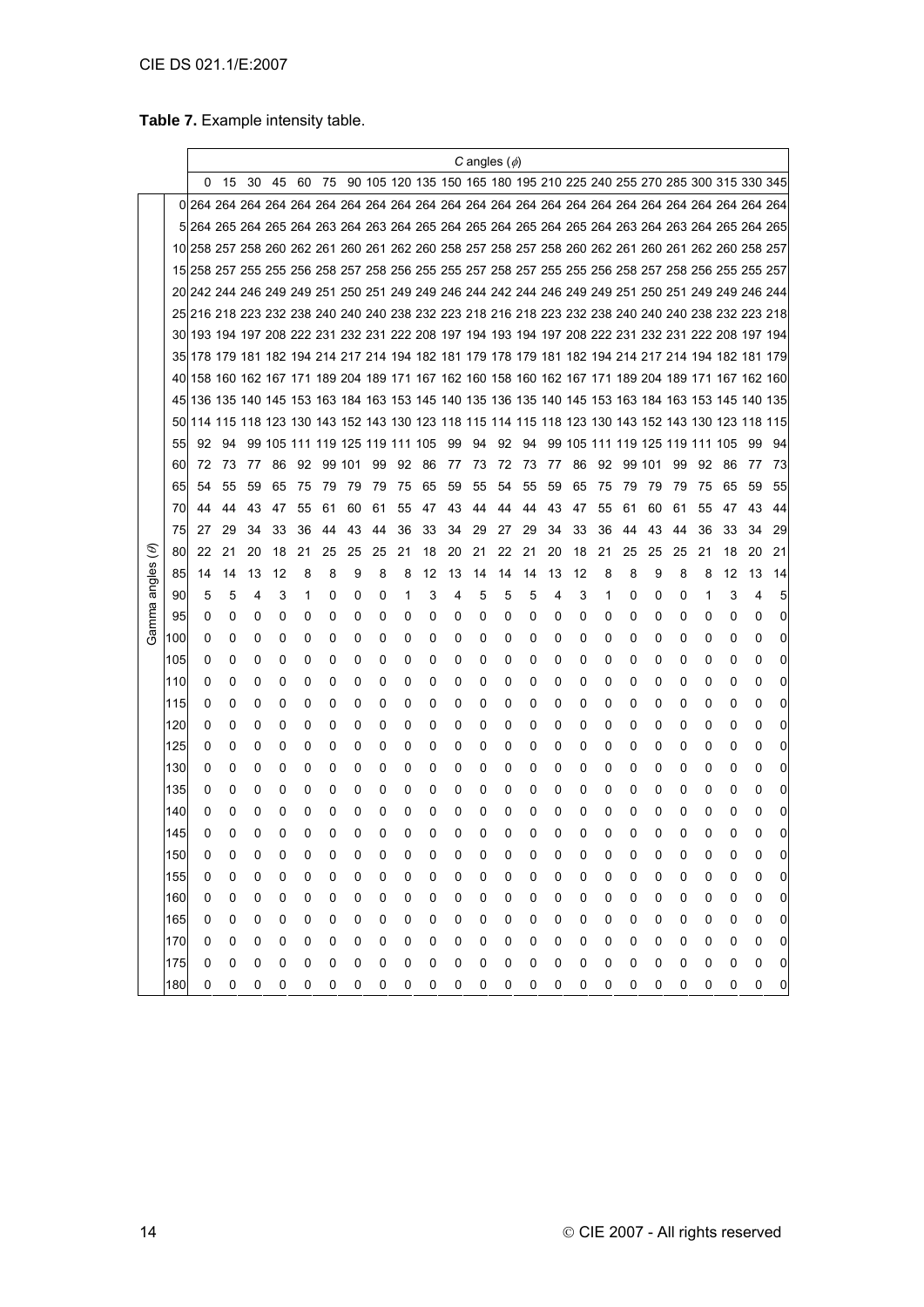### **6.2 Calculate the** *E***(W,ID) value**

Calculate *LOR*, *DLOR*, *ULOR* using Table 6.

**Table 8.** Example of flux calculations.

|   |  | Zanal<br>Flux<br>(FxSF) |     |                                                                                  |         |     |     |                  |                      |     |    |                |    |                             |                                                      |                   |                                        |                          |               |                      |                       |                  |         |         |                          |                   |  |
|---|--|-------------------------|-----|----------------------------------------------------------------------------------|---------|-----|-----|------------------|----------------------|-----|----|----------------|----|-----------------------------|------------------------------------------------------|-------------------|----------------------------------------|--------------------------|---------------|----------------------|-----------------------|------------------|---------|---------|--------------------------|-------------------|--|
|   |  | 이를 빛인                   |     | <b>ANDREW SEE</b>                                                                |         |     |     |                  |                      |     |    |                |    |                             |                                                      |                   | <b>1</b> 18 18 18 18 18 18 18 18 18 18 |                          |               |                      |                       |                  |         |         |                          |                   |  |
|   |  |                         |     |                                                                                  |         |     |     |                  |                      |     |    |                |    |                             |                                                      |                   |                                        |                          |               |                      |                       |                  |         |         |                          | ß                 |  |
|   |  | $\frac{Zane}{Fartor}$   |     |                                                                                  |         |     |     |                  |                      |     |    |                |    |                             |                                                      |                   | FE SISTE E SI SI SI                    |                          |               |                      |                       |                  |         |         |                          | units(M           |  |
| ш |  | Average<br>Intensity    |     |                                                                                  |         |     |     |                  |                      |     |    |                |    | in arbitrary                |                                                      |                   | enen en en en en en en e               |                          |               |                      |                       |                  |         |         |                          | flux in arbitrary |  |
|   |  |                         | 345 |                                                                                  | $265\,$ | 257 | 218 | $\overline{179}$ | $\frac{8}{25}$       | 볾   | Ю  | $\mathbb R$    | Ħ, | Ė<br>flux D <sup>o</sup> to |                                                      |                   | $\Box$                                 | $\overline{\phantom{a}}$ | Þ             | $\circ$              | $\qquad \qquad \circ$ |                  | $\circ$ | $\circ$ |                          | Tatal             |  |
|   |  |                         |     | e a a a a a a a a                                                                |         |     |     |                  |                      |     |    |                |    | Total                       |                                                      |                   | <b>.</b>                               |                          |               |                      | I.                    |                  |         |         |                          |                   |  |
|   |  |                         |     |                                                                                  |         |     |     |                  |                      |     |    |                |    |                             |                                                      |                   |                                        |                          |               |                      |                       |                  |         |         |                          |                   |  |
|   |  |                         |     | ° XIXIXIBITA BI XIXI                                                             |         |     |     |                  |                      |     |    |                |    |                             |                                                      |                   | ▏▘▓▝▊▘▓▘█▘▓▘▓▘▓▘▓▘                     |                          |               |                      |                       |                  |         |         | ≕                        |                   |  |
|   |  |                         |     | 8∐a∏a∏a∏a∏9∏e∏e∏a∏∞∏                                                             |         |     |     |                  |                      |     |    |                |    |                             |                                                      |                   |                                        |                          |               |                      |                       |                  |         |         |                          |                   |  |
|   |  |                         |     | <sub>ਖ਼</sub> ▒ <sub>ੵਖ਼</sub> ▒ <sub>ਖ਼</sub> ▒ <sub>ਖ਼</sub> ▒ <sub>ਖ਼</sub> ▒ |         |     |     |                  |                      |     |    |                |    |                             |                                                      |                   | ◦▓◦▓◦▓◦▓◦▓◦▓◦▓◦▓                       |                          |               |                      |                       |                  |         |         |                          |                   |  |
|   |  |                         |     |                                                                                  |         |     |     |                  |                      |     |    |                |    |                             |                                                      |                   |                                        |                          |               |                      |                       |                  |         |         |                          |                   |  |
|   |  |                         | R   |                                                                                  | Ř       | Ŕ   | R   | $\frac{27}{2}$   | 효                    | 图   | ొ  | い              | o, |                             | $\circ$                                              |                   | $\Box$                                 | $\Box$                   | $\hfill \Box$ | $\circ$              | $\circ$               |                  | $\circ$ | $\circ$ | $\circ$                  |                   |  |
|   |  |                         | 뻃   |                                                                                  |         |     |     |                  | <b>RASE ELECTRAL</b> |     |    |                |    |                             |                                                      |                   | ◦▓◦▓◦▓◦▓◦▓◦▓◦▓◦▓◦▓                     |                          |               |                      |                       |                  |         |         |                          |                   |  |
|   |  |                         |     | a a ala sie e risi -l                                                            |         |     |     |                  |                      |     |    |                |    |                             |                                                      |                   |                                        |                          |               |                      |                       | ▊▖▊▖▊▖▊▖▊▖▊▖▊▖▊▖ |         |         |                          |                   |  |
|   |  |                         |     | RERERERE≇E≇ESEREPE                                                               |         |     |     |                  |                      |     |    |                |    |                             |                                                      |                   | <b>◦▓◦▓◦▓◦▓◦▓◦▓◦▓</b> ◦▓◦              |                          |               |                      |                       |                  |         |         |                          |                   |  |
|   |  |                         |     |                                                                                  |         |     |     |                  |                      |     |    |                |    |                             |                                                      |                   |                                        |                          |               |                      |                       |                  |         |         |                          |                   |  |
|   |  |                         |     | REA MERES BER A PI                                                               |         |     |     |                  |                      |     |    |                |    |                             |                                                      | ∘▓≡∘              |                                        |                          |               |                      |                       | ・■・■・■・■・■・■・■   |         |         |                          |                   |  |
|   |  |                         |     | <b>BERERESESES</b> 8 8 2                                                         |         |     |     |                  |                      |     |    |                |    |                             |                                                      |                   |                                        |                          |               |                      |                       |                  |         |         |                          |                   |  |
|   |  |                         | 3회  | Ř                                                                                |         | ξ   | 216 | 陧                | ෂී                   | 95  | 蒿  | 27             | Ξ  |                             | $\overline{\phantom{0}}$                             |                   | $\circ$                                | o                        | D             | $\circ$              | $\circ$               |                  | o       | $\circ$ | o                        |                   |  |
|   |  |                         |     |                                                                                  |         |     |     |                  |                      |     |    |                |    |                             |                                                      |                   |                                        |                          |               |                      |                       |                  |         |         |                          |                   |  |
|   |  |                         |     |                                                                                  |         |     |     |                  |                      |     |    |                |    |                             |                                                      |                   | <b>⊝⊞⊝</b> ⊞≏⊞≏≣                       |                          |               |                      |                       |                  |         |         |                          |                   |  |
|   |  |                         |     | <b>DEALWERFELS &amp; SEALER</b>                                                  |         |     |     |                  |                      |     |    |                |    |                             |                                                      |                   |                                        |                          |               |                      |                       | █⋴█⋴█⋴█⋴█⋴█⋴█⋴   |         |         |                          |                   |  |
|   |  |                         |     | B R XIRI B Y B B R P P                                                           |         |     |     |                  |                      |     |    |                |    |                             |                                                      |                   |                                        |                          |               |                      |                       | ■□墨□■□墨□墨□墨□     |         | ≕       |                          |                   |  |
|   |  |                         |     |                                                                                  |         |     |     |                  |                      |     |    |                |    |                             |                                                      |                   |                                        |                          |               |                      |                       |                  |         |         |                          |                   |  |
|   |  |                         |     | 8 <mark>kahahahahah</mark> 9hehahahah                                            |         |     |     |                  |                      |     |    |                |    |                             |                                                      |                   |                                        |                          |               |                      |                       |                  |         |         |                          |                   |  |
|   |  |                         |     | 9 8 8 8 3 4 9 2 c 1 -                                                            |         |     |     |                  |                      |     |    |                |    |                             |                                                      |                   | -M-M-M-M-M-M-M-                        |                          |               |                      |                       |                  |         |         |                          |                   |  |
|   |  |                         | 의   | 惡                                                                                |         | 257 | 240 | 217              | 画                    | 125 | £9 | $\mathbb{G}^2$ | m  |                             | $\hskip10pt\hskip10pt\hskip10pt\hskip10pt\hskip10pt$ |                   | $\Box$                                 | $\Box$                   | $\Box$        | $\qquad \qquad \Box$ | $\Box$                |                  | $\Box$  | $\Box$  | $\overline{\phantom{0}}$ |                   |  |
|   |  |                         |     | ĸ▊⋦▊⋦▊⋦▊⋵▊╩▊⋸▊ <sup>ĸ</sup> ▊⋾▋⋴▌                                                |         |     |     |                  |                      |     |    |                |    |                             |                                                      |                   |                                        |                          |               |                      |                       |                  |         |         |                          |                   |  |
|   |  |                         |     |                                                                                  |         |     |     |                  |                      |     |    |                |    |                             |                                                      |                   |                                        |                          |               |                      |                       |                  |         |         |                          |                   |  |
|   |  |                         |     | a a a a sia a e a a                                                              |         |     |     |                  |                      |     |    |                |    |                             |                                                      |                   |                                        |                          |               |                      |                       |                  |         |         |                          |                   |  |
|   |  |                         |     | v g g g g b g g a g d                                                            |         |     |     |                  |                      |     |    |                |    |                             |                                                      |                   | ╺█ <b>╺█</b> ╺█╺█╺█╺█╺█╺█╺             |                          |               |                      |                       |                  |         |         |                          |                   |  |
|   |  |                         |     |                                                                                  |         |     |     |                  |                      |     |    |                |    |                             |                                                      |                   |                                        |                          |               |                      |                       |                  |         |         |                          |                   |  |
|   |  |                         |     | R 전 제 제 제 모 모 8 8 8 8 8 2                                                        |         |     |     |                  |                      |     |    |                |    |                             |                                                      |                   | ╺ <mark>┋</mark> ╺┠╺┠╺┠╺┠╺┠╺┠          |                          |               |                      |                       |                  |         |         |                          |                   |  |
|   |  |                         |     | =  R  R  E  B  3  8  R  =                                                        |         |     |     |                  |                      |     |    |                |    |                             |                                                      |                   | <b>▏▘▊▘▊▘▊▘▊▘▊▘▊▘▊▘▊</b>               |                          |               |                      |                       |                  |         |         |                          |                   |  |
|   |  |                         |     | 미종萬閑将몽음을은을을들랑다요ㅋ님의 ㅎㅎ                                                            |         |     |     |                  |                      |     |    |                |    |                             |                                                      |                   |                                        |                          |               |                      |                       |                  |         |         |                          |                   |  |
|   |  |                         |     |                                                                                  |         |     |     |                  |                      |     |    |                |    |                             |                                                      |                   | # 효효등등 효효 활동 표 효 효 효 효 효 효 효           |                          |               |                      |                       |                  |         |         |                          |                   |  |
|   |  |                         |     |                                                                                  |         |     |     |                  |                      |     |    |                |    |                             |                                                      | (8) eelgns smmsel |                                        |                          |               |                      |                       |                  |         |         |                          |                   |  |



652,74×0,996 ∣§  $DLOR = \frac{Total flux O^{\alpha} to \ 90^{\circ} in a tabd^{\alpha}ary\, units(L) \times SF}{4000}.$ e

 $= 0,85$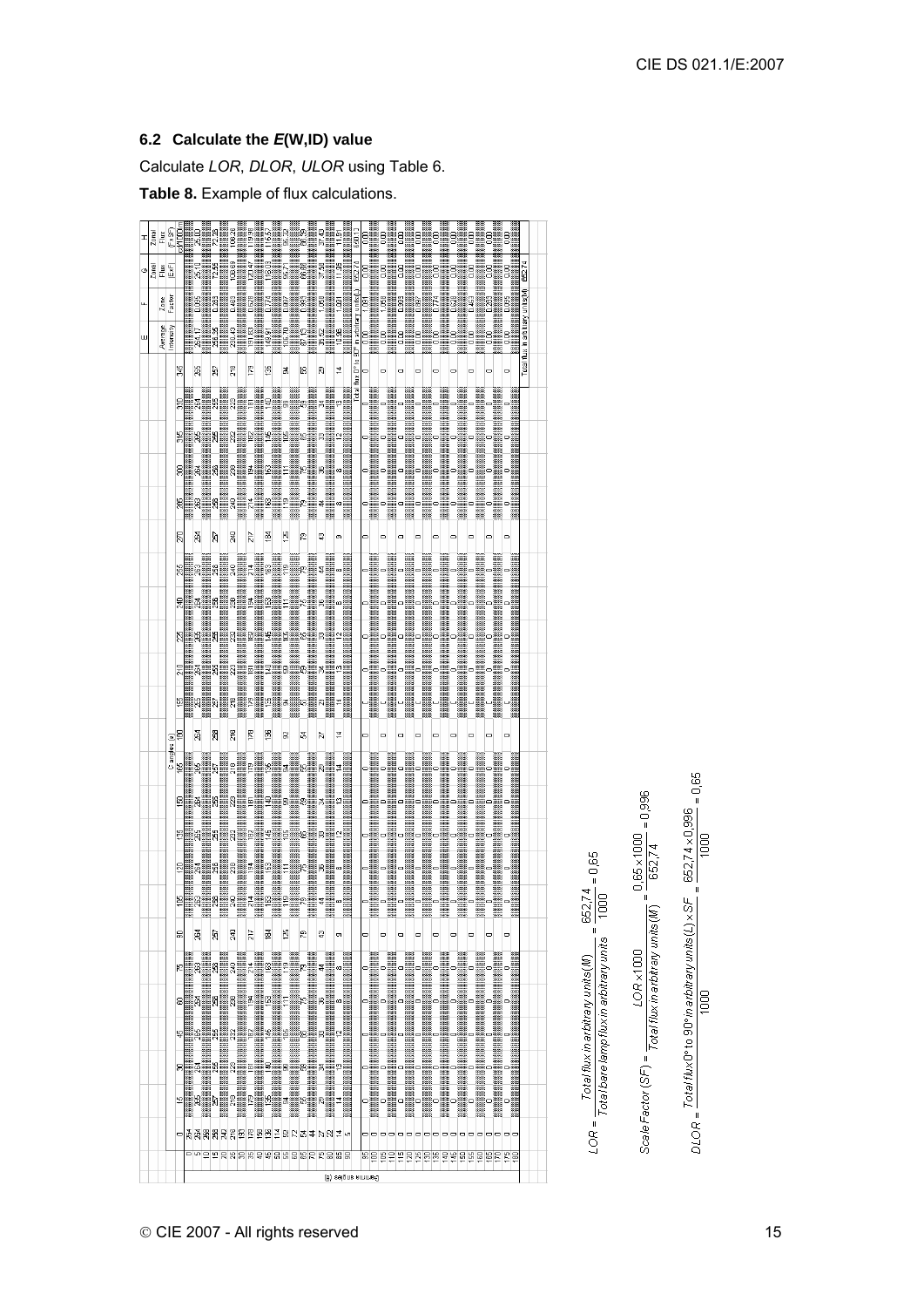From Table 3 2*H* x 4*H* gives a room index of 1,33.

Calculate the cumulative CIE zonal flux *FCL*1, *FCL*2, *FCL*3, *FCL*4 using zonal fluxes, *DLOR* and *ULOR* values calculated in the previous step.

*FC1* (*FCL*1) = Zone flux (0º to 40º) + 0,130 · Zone flux (40º to50º)

*FC2* (*FCL*2) = Zone flux (0º to 60º)

*FC3* (*FCL3*) = Zone flux (0 $^{\circ}$  to 70 $^{\circ}$ ) + 0,547  $\cdot$  Zone flux (70 $^{\circ}$  to 80 $^{\circ}$ )

*FC4* (*FCL*4) = Zone flux (0º to 90º)

| Zone [°]  | Zonal flux |  |
|-----------|------------|--|
| 0 - 10    | 25,00      |  |
| 10 - 20   | 72,26      |  |
| $20 - 30$ | 106,26     |  |
| $30 - 40$ | 119.98     |  |
| 40 - 50   | 115,57     |  |
| 50 - 60   | 95,32      |  |
| $60 - 70$ | 66.39      |  |
| 70 - 80   | 37,43      |  |
| 80 - 90   | 11.91      |  |

| $0 - 10$ | 25,00  |          |                  |         |
|----------|--------|----------|------------------|---------|
| 10 - 20  | 72,26  | $FCL1 =$ | $338,52/1000 =$  | 0,33852 |
| 20 - 30  | 106,26 | $FCL2 =$ | $534,39/1000 =$  | 0,53439 |
| 30 - 40  | 119,98 | $FCL3 =$ | $621,25/1000 =$  | 0,62125 |
| 40 - 50  | 115,57 | $FCL4 =$ | $650, 12/1000 =$ | 0,65012 |

Calculate *DFL* using the formula and geometric multiplier values from Table 4:

*DFL* = *FCL*1 · *GML*1 + *FCL*2 · *GML*2 + *FCL*3 · *GML*3 + *FCL*4 · *GML*4

*DFL* = (0,33852 x 484) + (0,53439 x 250) + (0,62125 x 154) + [0,65012 x (–17)] *DFL* = 163,84 + 133,60 + 95,67 – 11,05 *DFL* = 382,06

Hence find the distribution factors

*DF*(F) = *DFL* / 1000 = 0,3821 *DF*(W) = *DLOR* - *DF*(F) = 0,650 – 0,3821 = 0,2679 *DF*(C) = *ULOR*

Calculate the *UF* (W,ID) for each room index of the CIE standard *UGR* table:

 $UF(W, ID) = DF(F) \cdot TF(F, W) + DF(W) \cdot [TF(W, W) - 1] + DF(C) \cdot TF(C, W)$ 

Table 5 gives the Transfer factor values for each of the 19 CIE standard *UGR* table room index and reflectance combinations.

> *UF*(W,ID) = (0,3821 x 0,1868) + (0,2679 x 0,3516) + (0,00 x 0,5313)  $= 0.1656$

Multiply *UF*(W,ID) by the value *C* given in Table 3 to get *E*(W,ID):

*E*(W,ID) = 0,1656 x 166,67 = 27,60 lx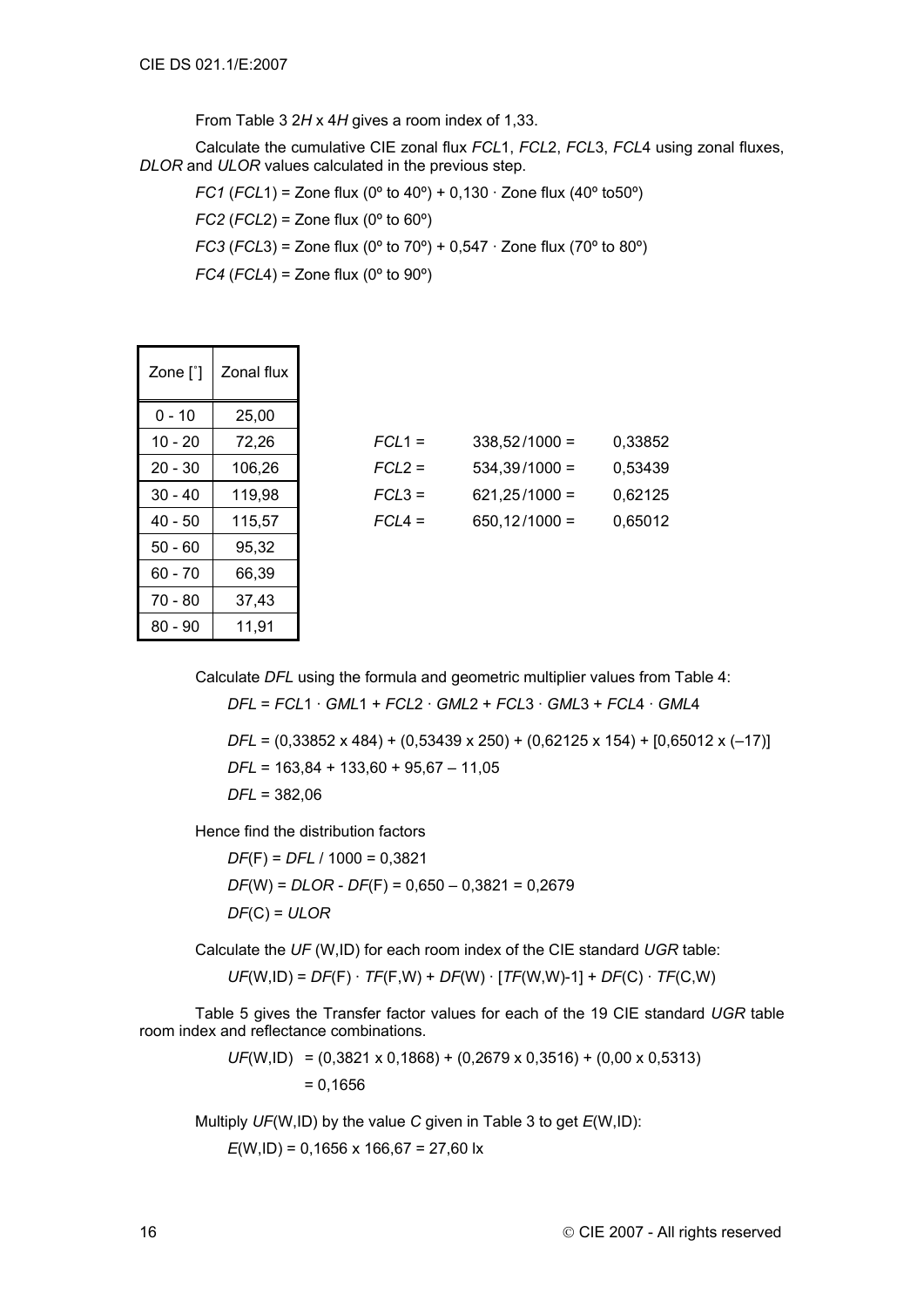#### **6.3 Calculate the** *UGR* **value**

From Table 3, for an arrangement of 2*H* x 4*H*, 8 luminaires are placed as shown in Figure 1, box A.

From Table 2 find the *K* values.

| <b>R/H</b> | T/H | Κ      |                                |
|------------|-----|--------|--------------------------------|
| 0,5        | 0.5 | n/a    |                                |
| 1,5        | 0,5 | 0,0041 | Luminaires to the left of the  |
| 2,5        | 0,5 | 0,0054 | observer                       |
| 3,5        | 0,5 | 0,0047 |                                |
| 0,5        | 0,5 | n/a    |                                |
| 1,5        | 0,5 | 0,0041 | Luminaires to the right of the |
| 2,5        | 0,5 | 0,0054 | observer                       |
| 3,5        | 0,5 | 0,0047 |                                |

From Table 2 find the values for azimuth and elevation, and then using the intensity table for the luminaire (Table 7) calculate  $I_{\theta\omega}$ . Omit the lines for luminaires at  $R/H = 0.5$ ;  $T/H = 0.5$  as these have a *K* value of n/a.

| R/H | T/H | <b>Azimuth</b> | <b>Elevation</b> | $I_{\theta\varrho}$ |
|-----|-----|----------------|------------------|---------------------|
| 1,5 | 0,5 | 18,4           | 57,7             | 83,03               |
| 2,5 | 0,5 | 11,3           | 68,6             | 47,12               |
| 3,5 | 0,5 | 8,1            | 74,2             | 29,70               |
| 1,5 | 0,5 | 341,6          | 57,7             | 83,03               |
| 2,5 | 0,5 | 348,7          | 68,6             | 47,12               |
| 3,5 | 0,5 | 351,9          | 74,2             | 29,70               |

NOTE The second set of azimuth values (i.e. for the luminaires to the right of the observer) are:

360 - 18,4 = 341,6 $^{\circ}$  $360 - 11.3 = 348.7^\circ$  $360 - 8.1 = 351.9^\circ$ 

This gives the values of  $I_{\theta\varnothing}$  for the observer viewing the luminaires crosswise.  $I_{\theta\varnothing}$ values are also required for the observer viewing the luminaires endwise. For this the above table is repeated, but with azimuth angles increased by 90°.

| R/H | T/H | <b>Azimuth</b> | <b>Elevation</b> | $I_{\theta\varrho}$ |
|-----|-----|----------------|------------------|---------------------|
| 1,5 | 0,5 | 108,4          | 57,7             | 106,55              |
| 2,5 | 0,5 | 101,3          | 68,6             | 65,57               |
| 3,5 | 0,5 | 98,1           | 74,2             | 46,22               |
| 1,5 | 0,5 | 71,6           | 57,7             | 106,55              |
| 2,5 | 0,5 | 78.7           | 68,6             | 65,57               |
| 3,5 | 0,5 | 81,9           | 74,2             | 46,22               |

NOTE The second set of azimuth values (i.e. for the luminaires to the right of the observer) are:

 $90 - 18.4 = 71.6^{\circ}$  $90 - 11,3 = 78,7^{\circ}$  $90 - 8,1 = 81.9^{\circ}$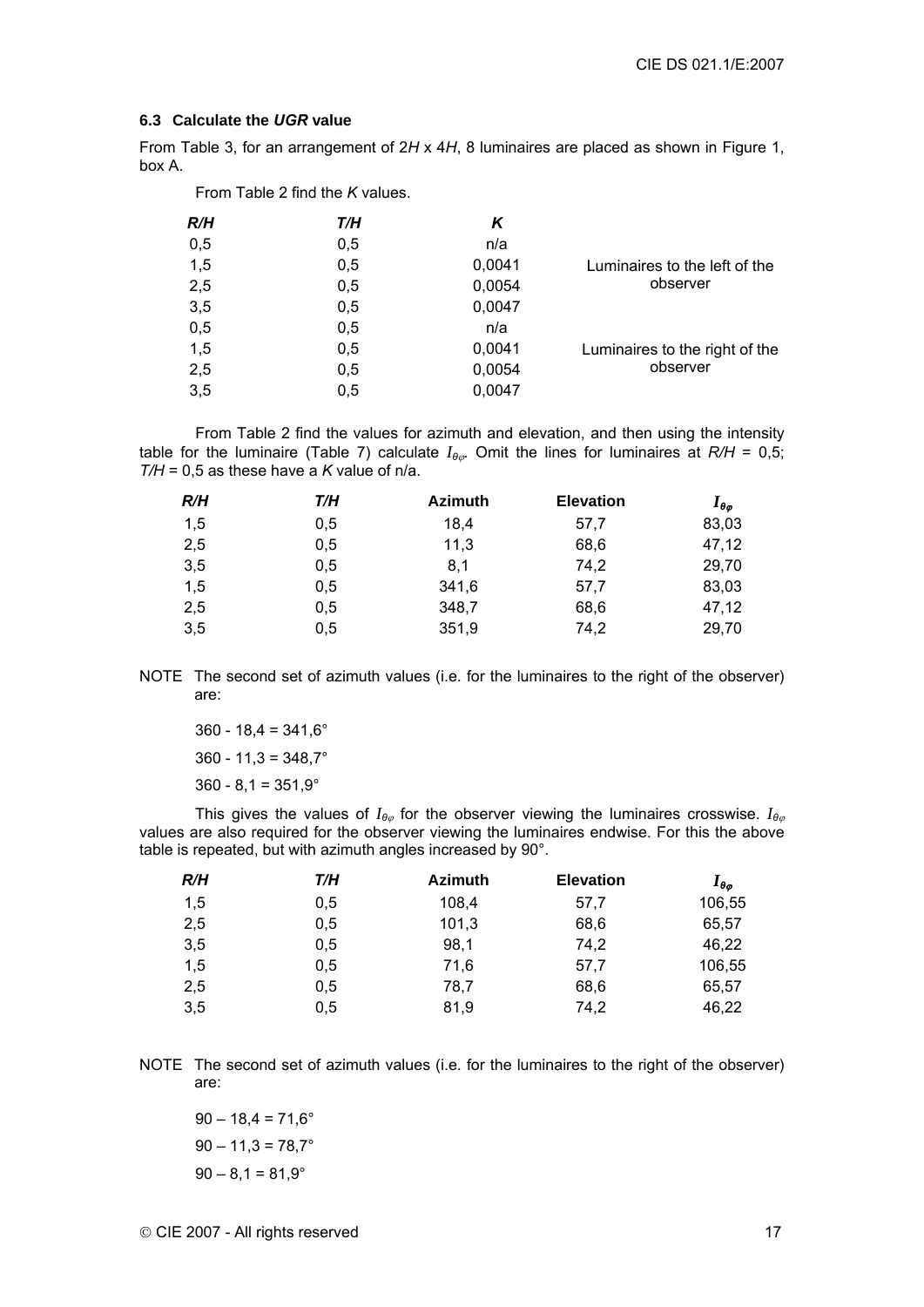Using the values of *H/D* in Table 2 and the formula

Projected area  $(A) = A_B \cdot H/D + A_S \cdot T/D + A_E \cdot R/D$ 

calculate the projected area. This uses the luminaire information

area of luminous base  $(A_B)$  = 0,316 m<sup>2</sup>

area of luminous side  $(A<sub>S</sub>) = 0.0$  m<sup>2</sup>

area of luminous end  $(A<sub>E</sub>)$  = 0,0 m<sup>2</sup>

**Therefore** 

| R/H | T/H | H/D   | ∼     |
|-----|-----|-------|-------|
| 1,5 | 0,5 | 0,535 | 0,169 |
| 2,5 | 0,5 | 0,365 | 0,115 |
| 3,5 | 0,5 | 0,272 | 0,088 |
| 1,5 | 0,5 | 0,535 | 0,169 |
| 2,5 | 0,5 | 0,365 | 0,115 |
| 3,5 | 0,5 | 0,272 | 0,088 |

Finally calculate the *UGR* using the formula

$$
UGR = 8\log \sum \left[\frac{KI_{\theta\phi}^2}{A}\right] - 8\log E\left(W, \text{ID}\right)
$$

#### **Viewed crosswise**

$$
UGR = 8\log\left[\frac{0.0041 \times 83.03^2}{0.169}\right] + \left(\frac{0.0054 \times 47.12^2}{0.115}\right) + \left(\frac{0.0047 \times 29.70^2}{0.088}\right) + \left(\frac{0.0041 \times 83.03^2}{0.169}\right) + \left(\frac{0.0054 \times 47.12^2}{0.115}\right) + \left(\frac{0.0047 \times 29.70^2}{0.088}\right)\left[\frac{0.0047 \times 29.70^2}{0.088}\right] - 8\log(27.60)
$$
  
\n
$$
UGR = 8\log(167.25 + 104.26 + 47.11 + 167.25 + 104.26 + 47.11) - 8\log(27.60)
$$
  
\n
$$
UGR = 22.42 - 11.53
$$
  
\n
$$
UGR = 10.89 \ (\sim 10.9)
$$

#### **Viewed endwise**

 $\textit{UGR} = 8\textit{log}\Bigg[\Big(\frac{0.0041\times106,55^2}{0.169}\Bigg) + \Big(\frac{0.0054\times65.57^2}{0.115}\Bigg) + \Big(\frac{0.0047\times46,22^2}{0.088}\Bigg) + \Big(\frac{0.0041\times106,55^2}{0.169}\Bigg) + \Big(\frac{0.0054\times65.57^2}{0.115}\Bigg) + \Big(\frac{0.0047\times46,22^2}{0.088}\Bigg)\Bigg] - 8\textit{log}(27,$ *UGR* = 8 log(275,43 + 201,89 + 114,10 + 275,43 + 201,89 + 114,10) – 8 log(27,60) *UGR* = 24,58 – 11,53 = 13,05